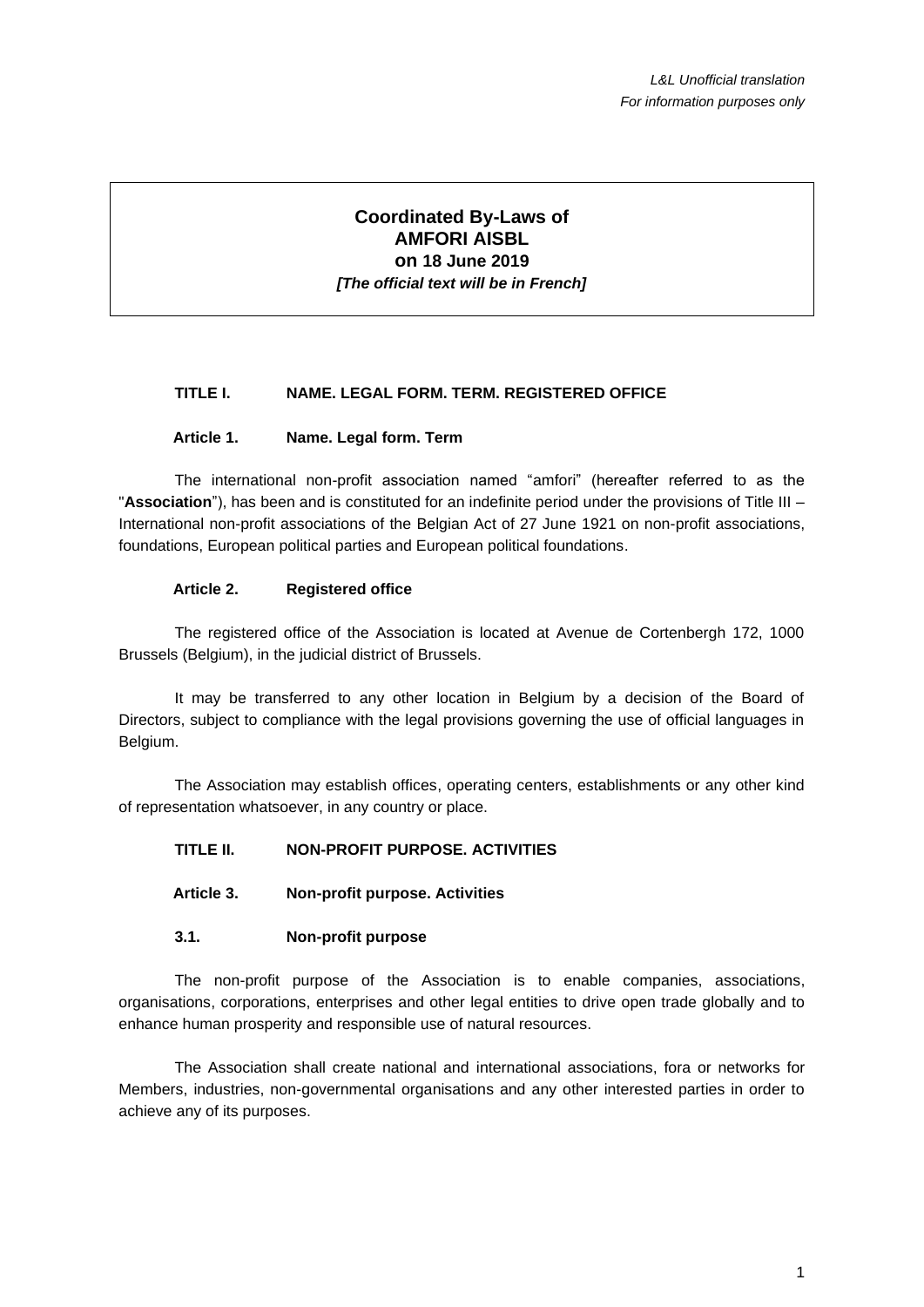The Association shall represent, support and defend the interests of its Members and shall provide means, tools and services to achieve any of its purposes.

# **3.2. Activities**

To that effect, the Association may develop, alone or in collaboration with third parties, directly or indirectly, all activities related, directly or indirectly, to any of its purposes. The Association may, in particular, develop the following non exhaustively listed activities for the general or specific account of Members and/or third parties:

(a) To adopt, develop, support Members with means and tools to manage their supply chains responsibly;

(b) To identify, explore, compare, examine, study and keep Members informed about emerging trends and policies and to assist Members with specific issues related to any purpose of the Association;

(c) To identify, inform and advise Members on impactful legislation, regulations, policies, rules and guidelines linked to any of the purposes of the Association;

(d) To contribute to the elaboration, approval, and implementation of international, European, regional, local and national legislation, regulations, policies, rules and guidelines;

(e) To represent the interests of its Members vis-à-vis any type of stakeholders such as (but not limited to) international organisations, the European Union institutions, regional, local and national governments, authorities and other organisations and corporations;

(f) To establish, accredit, maintain, operate, support, cooperate with, maintain close contacts with, and otherwise assist other international and national associations, organisations, initiatives, fora and networks, having a purpose similar to any of the purposes of the Association, as well as other associations, organisations, initiatives, fora and networks;

(g) To undertake, alone or with others, joint activities as partner or in any other capacity with (among others) international organisations, the European Union institutions, regional, local and national governments, authorities and other organisations and corporations; and

(h) To organize and arrange any types of events at international and national levels.

In addition, the Association may support and have interests in any other activities which are similar or related to those defined above. The Association shall perform and develop its activities either in Belgium or abroad.

The Association may generally carry out any activities in view of the achievement of any of its purposes.

**TITLE III. MEMBERS**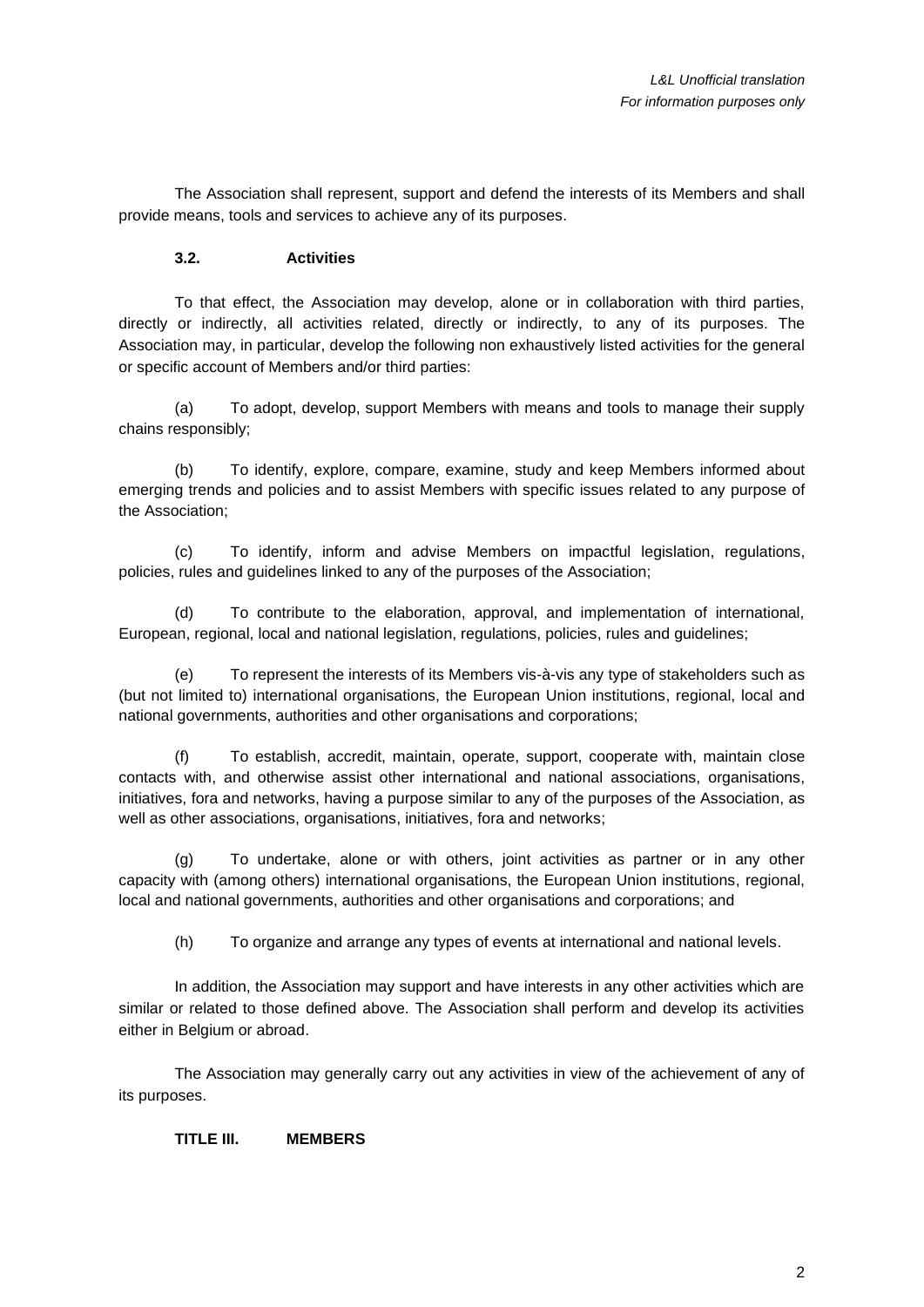### **Article 4. Membership**

The Association shall have three (3) membership categories: Ordinary Members, Associate Members and Affiliate Members. The Association shall always consist of at least two (2) Ordinary Members.

All references in these By-Laws to "**Member**" or "**Members**" without any other specification are references to Ordinary Members, Associate Members and Affiliate Members collectively.

The rights and obligations of the Members shall be as defined in and pursuant to these By-Laws.

### **Article 5. Ordinary Members**

<span id="page-2-1"></span>The category of Ordinary Member is open and accessible to any (i) company carrying out commercial and/or professional activities and/or services, as well as (ii) association with a purpose similar to the purpose of the Association, duly constituted in accordance with the laws and practices of its country of origin.

Ordinary Members shall enjoy all membership rights, including voting rights. Companies of a same companies group may each become Ordinary Members with their own voting rights, provided that they each pay membership fees.

#### **Article 6. Associate Members and Affiliate Members**

<span id="page-2-0"></span>**6.1.** The category of Associate Member is open and accessible to any natural person and any association, organisation, foundation, federation, or international institution/organisation, duly constituted in accordance with the laws and practices of its country of origin, and who/which (i) does not meet the criteria to be eligible as an Ordinary Member, and (ii) supports the work or works which form(s) the purpose of the Association, by his/her/its advice, influence, and activity.

**6.2.** The category of Affiliate Member is open and accessible to any company carrying out commercial and/or professional activities and/or services, duly constituted in accordance with the laws and practices of its country of origin, which (i) adheres to the vision and purposes of the Association but without having to adhere to operating documents related to the activities of and/or the services provided by the Association (such as, by way of example, the codes of conduct, terms of implementation and commitment formulas) as determined by the Board of Directors and (ii) shall benefit from limited services provided by the Association as determined for each Affiliate Member specifically by the Board of Directors.

**6.3.** Associate Members and Affiliate Members shall have the rights specifically granted to them in or pursuant to these By-Laws and/or the internal rules (if any). These rights shall not include voting rights.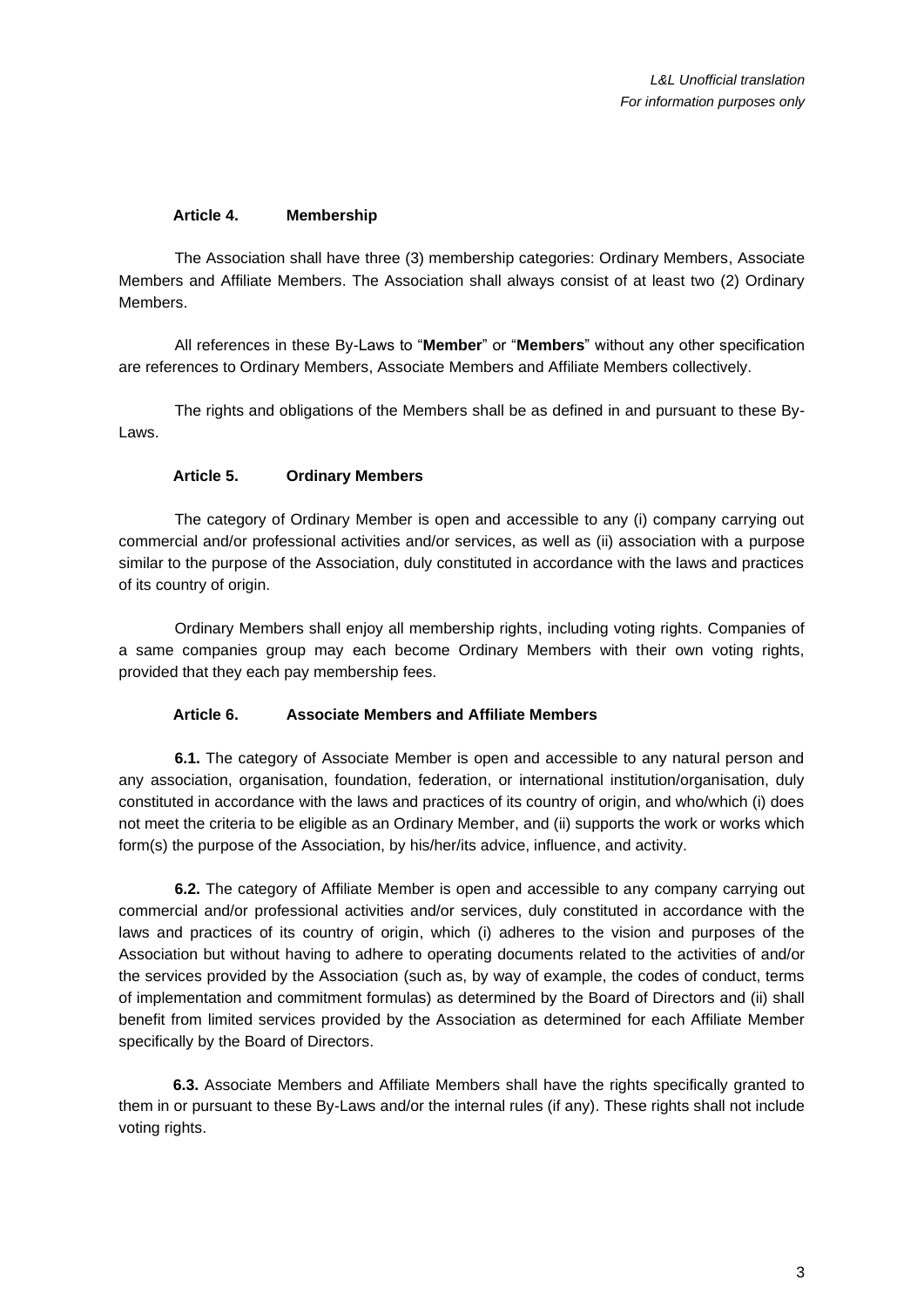# **Article 7. Admission to membership**

Any applicant to membership of the Association shall submit an application for admission to membership via regular mail or any other means of written communication (including e-mail) to the President of the Association.

The President of the Association shall decide on the admission of Ordinary and Associate Members. The decisions of the President of the Association regarding membership admissions do not have to be motivated. Within fifteen (15) calendar days as of the notification of the decision of the President of the Association refusing the admission to membership of an applicant, this applicant shall have the possibility to submit a motivated appeal request to the Chair of the Board of Directors, who shall in turn submit the request to the decision of the Board of Directors. The decisions of the Board of Directors regarding the admission to membership shall be final, sovereign and do not have to be motivated.

The Board of Directors shall decide on the admission of Affiliate Members. The decisions of the Board of Directors regarding the admission of Affiliate Members shall be final, sovereign and do not have to be motivated.

Any applicant to membership of the Association shall (i) expressly adhere to (a) these By-Laws, (b) the internal rules or procedures, if any, and (c) without prejudice to [Article 6.](#page-2-0)2 for Affiliate Members, any operating documents related to the activities of and/or the services provided by the Association (such as, by way of example, the codes of conduct, terms of implementation and commitment formulas), as amended from time to time, and (ii) commit to pay the annual membership fees, including those for the year in which the application is submitted in accordance with [Article 10](#page-5-0) of the By-Laws.

#### **Article 8. Representation of Members**

<span id="page-3-0"></span>Each Member which is not a natural person shall appoint one or more natural person(s), called the "**Representative(s)**", to represent it within the Association. If a Member appoints more than one (1) Representative, it must appoint one (1) voter who shall cast the vote of his/her Member (hereafter referred to as the "**Voter**"). Each Voter must have full capacity powers to represent his/her Member. If a Member only appoints one (1) Representative, he/she shall be the Voter of his/her Member.

If a Representative ceases to be employed by or is no longer otherwise linked to the Member he/she is representing, the said Member must immediately replace this Representative unless the Member has another Representative who has been appointed as Voter.

Each Member shall inform, via regular mail or any other means of written communication (including e-mail), the President of the Association of the identity, contact details, and, as the case may be, appointment as Voter, of its/their Representative(s).

#### **Article 9. Resignation. Exclusion**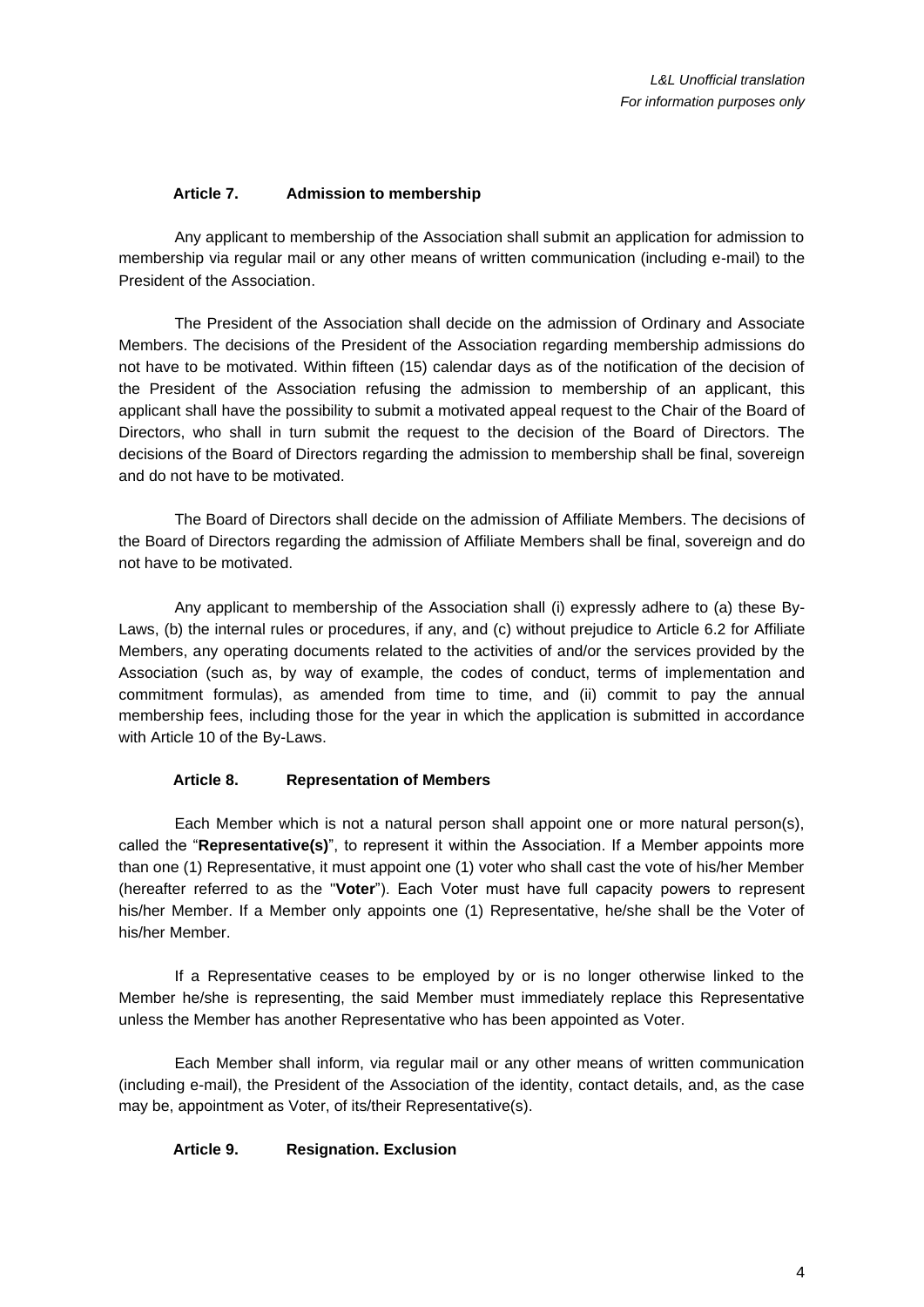**9.1.** Members are free to resign from the Association at all times by giving written notice via registered mail, with acknowledgment of receipt, to the President of the Association at least three (3) months before 31 December of each year. If a Member gives such a written notice less than three (3) months before 31 December of a year, his/her/its resignation shall be deemed to take effect on 1<sup>st</sup> January of the following year.

Unless otherwise specified in these By-Laws, the resignation notice shall be deemed notified on the date on which the written notice has been sent to the President of the Association.

**9.2.** A Member which (i) ceases to satisfy the definition of the membership category it belongs to as set out in [Article 5](#page-2-1) or [Article 6](#page-2-0) of these By-Laws, or (ii) is not duly or timely or fully complying with (a) these By-Laws, or (b) the internal rules or procedures, if any, or (c) any operating documents related to the activities of and/or the services provided by the Association (such as, by way of example, the codes of conduct, terms of implementation and commitment formulas), or (d) any decision validly taken by the bodies of the Association, or (iii) does not pay all his/her/its membership fees within the stated period, or (iv) infringes the interests of the Association, or (v) is in a situation of bankruptcy, judicial composition, dissolution or liquidation, or is subject to insolvency proceedings of a similar nature under the laws of any jurisdiction, or (vi) has substantially modified its activities, or (vii) for any other reasonable cause determined by the President of the Association, may be excluded from membership, upon decision notified by the President of the Association.

Before excluding a Member, the President of the Association shall provide the concerned Member with the relevant details in writing via registered mail thirty (30) calendar days in advance of the date of the decision of the President of the Association on the proposed exclusion. Within this period, the concerned Member has then time to definitely remedy the consequences of the breach or breaches having led to the proposal of exclusion of the concerned Member. Within the same period, the concerned Member shall have the possibility to communicate his/her/its position to the President of the Association and to request a meeting (physical or by any means of telecommunication) with the President of the Association or any other person designated by the President of the Association. The decisions of the President of the Association regarding the exclusion of a Member must be motivated. Within fifteen (15) calendar days as of the notification of the decision of the President of the Association excluding the concerned Member, this Member shall have the possibility to submit a motivated appeal request to the Chair of the Board of Directors, who shall in turn submit the request to the decision of the Board of Directors. The rights of the concerned Member shall be suspended until the decision of the Board of Directors. The decisions of the Board of Directors regarding the exclusion of the concerned Member shall be final, sovereign and shall be motivated.

**9.3.** A Member which, in whatever way and for whatever reason, ceases to belong to the Association shall (i) remain liable for his/her/its obligations towards the Association, including for the payment of the membership fees, up to the end of the financial year in which the termination of his/her/its membership became effective, (ii) have no claims for compensation on the Association, (iii) forthwith cease to hold himself/herself/itself out as a Member of the Association in any manner,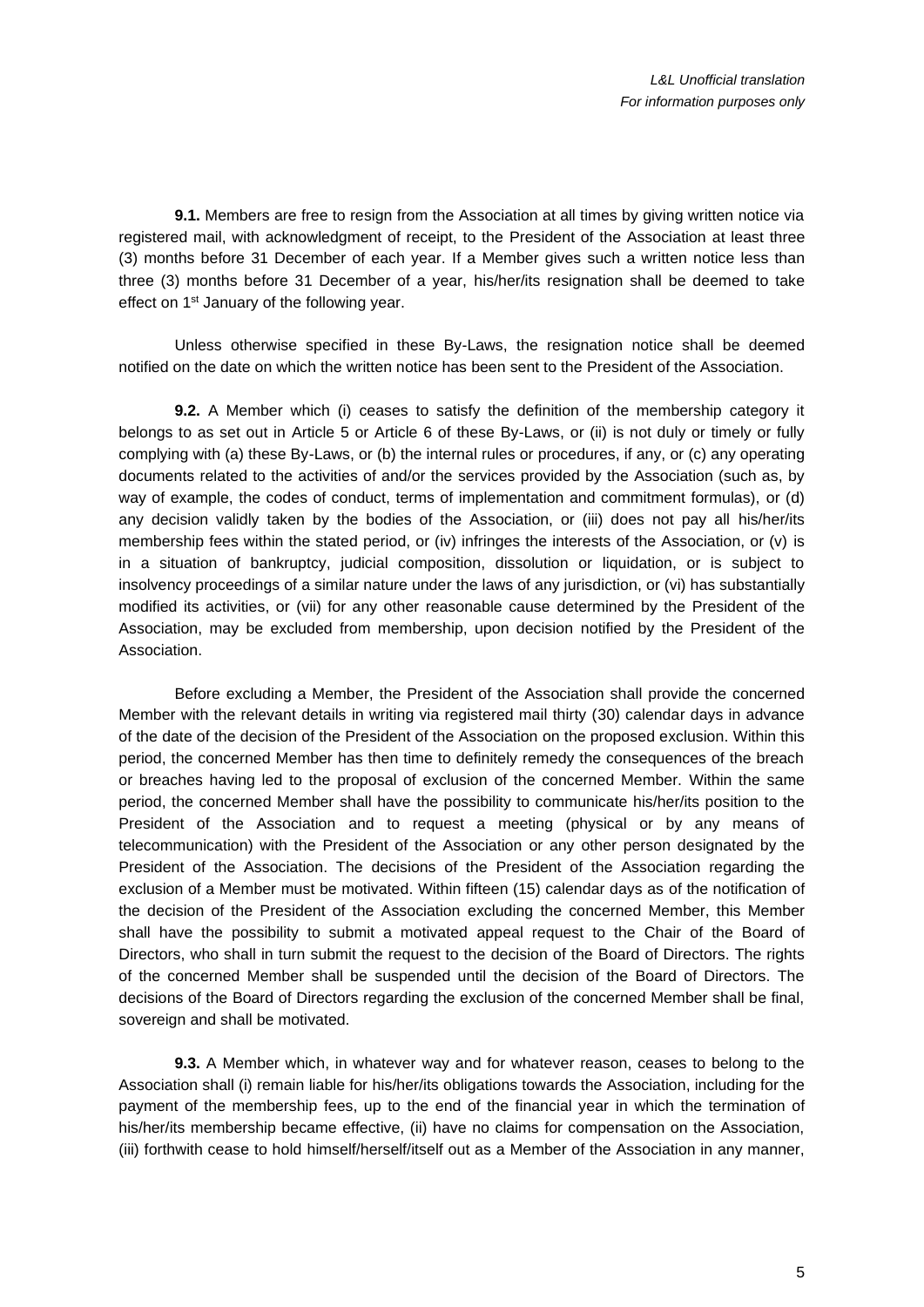and (iv) upon decision of the President of the Association, promptly deliver to the Association all material, equipment, software, and documents, in written, electronic or magnetic form, in his/her/its possession that have been provided by the Association.

A Member who, in whatever way and for whatever reason, ceases to belong to the Association after 30 September shall remain liable for the payment of the membership fees due for the financial year following the financial year in which the termination of his/her/its membership became effective.

# **Article 10. Membership fees**

<span id="page-5-0"></span>Each Ordinary Member shall pay membership fees per year, as decided upon by the Board of Directors. Each year, the membership fees and the calculation method of the membership fees for each Ordinary Member shall be decided by the Board of Directors based on (a) the annual turnover of the Ordinary Member and the services provided by the Association and used by the Ordinary Member, or (b) any other formula determined by the Board of Directors. The term annual turnover used in the present paragraph refers to the annual turnover (i) as mentioned in the Annual Accounts (as defined hereafter in [Article 13](#page-6-0) of these By-Laws), or (ii) in case of absence of Annual Accounts (as defined hereafter in [Article 13](#page-6-0) of these By-Laws), as determined by the President of the Association pursuant to [Article 13](#page-6-0) of these By-Laws.

Each Associate Member and Affiliate Member shall pay membership fees per year, as decided upon for each of them by the Board of Directors. Each year, the membership fees and the calculation method of the membership fees for the Associate Members and Affiliate Members shall be decided by the Board of Directors. By derogation from the present paragraph, the Board of Directors may decide each year that one or more Associate Member(s) is/are exempt from membership fees.

Members joining the Association part way through a financial year shall pay the amount of membership fees as calculated for their membership category on a pro rata basis.

# **TITLE IV. HONORARY MEMBER(S)**

#### **Article 11. Honorary member(s)**

The General Assembly may grant to one or more natural person(s) the title of honorary member for particular contributions he/she/they has/have rendered to accomplish the purpose of the Association. Such a title can only be revoked by the General Assembly. The decisions of the General Assembly regarding the granting and/or revocation of the title of honorary member are final, sovereign and do not have to be motivated.

Honorary members shall not be (and shall not be considered as) Members. Honorary members shall have no rights in or pursuant to these By-Laws and shall not pay membership fees.

# **TITLE V. ORGANIZATIONAL STRUCTURE**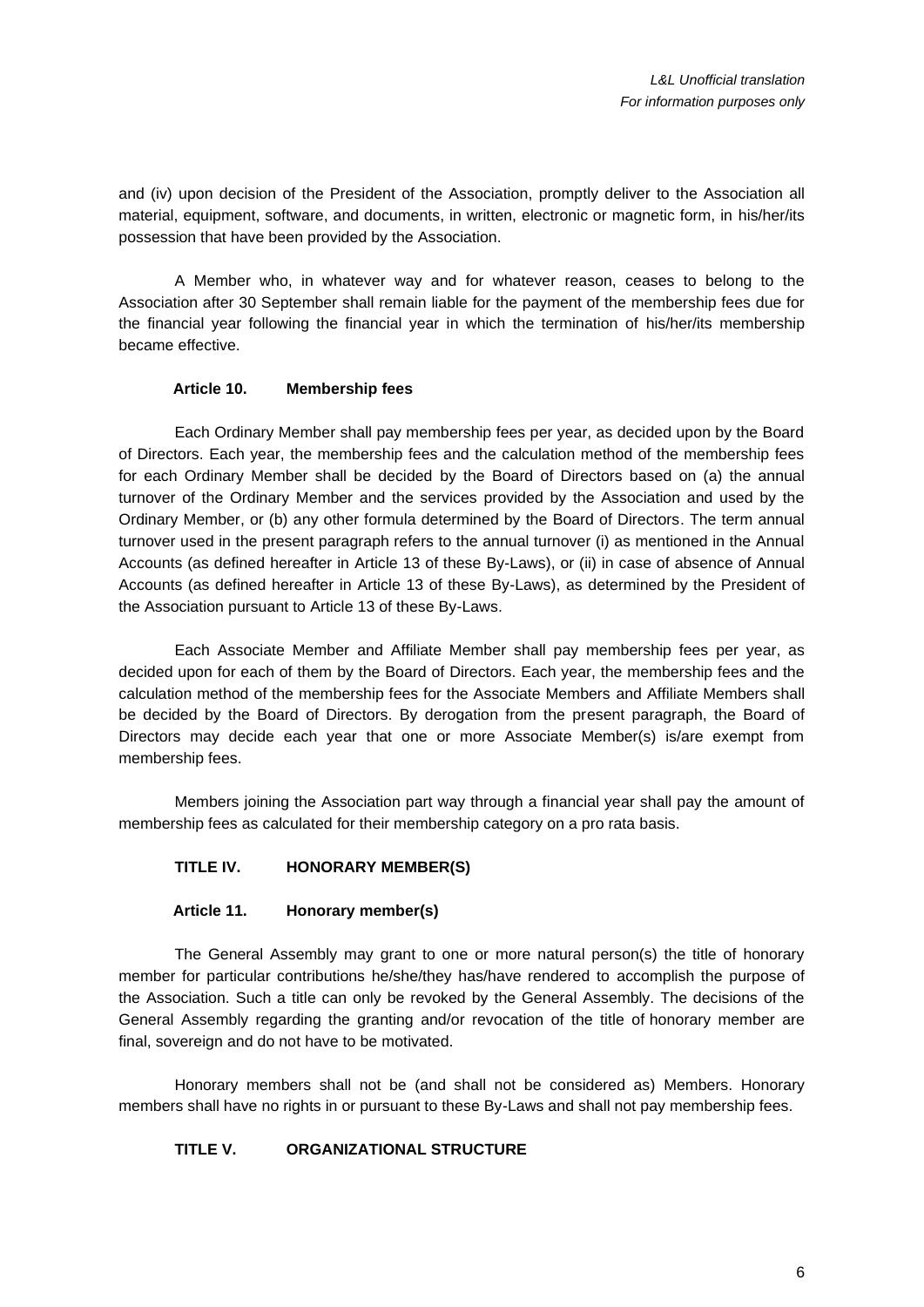# **Article 12. Bodies**

The bodies of the Association are:

- (a) The General Assembly;
- (b) The Board of Directors;
- (c) The Chair of the Board of Directors;
- (d) The Vice-Chair of the Board of Directors;
- (e) The President of the Association; and
- (f) The Financial Committee.

# **TITLE VI. GENERAL ASSEMBLY**

# **Article 13. Composition. Voting rights**

<span id="page-6-0"></span>**13.1.** The General Assembly shall be composed of all Members of the Association. Each Member shall be represented at the General Assembly by its Representative(s) pursuant to [Article 8](#page-3-0) of these By-Laws.

**13.2.** Each Ordinary Member being a company shall have voting rights according to the following weighted voting system:

(a) Each Ordinary Member being a company with an annual turnover above five (5) billion EUR shall have one hundred (100) votes;

(b) Each Ordinary Member being a company with an annual turnover between one (1) billion EUR and five (5) billion EUR shall have fifty (50) votes;

(c) Each Ordinary Member being a company with an annual turnover between one hundred (100) million EUR and less than one (1) billion EUR shall have fifteen (15) votes; and

(d) Each Ordinary Member being a company with an annual turnover below one hundred (100) million EUR shall have one (1) vote.

The term annual turnover used in the present [Article 13.](#page-6-0)2 refers to the annual turnover (i) as mentioned in the Annual Accounts (as defined hereafter in [Article 13.](#page-6-0)5), or (ii) in case of absence of Annual Accounts (as defined hereafter in [Article 13.](#page-6-0)5), as determined by the President of the Association pursuant to [Article 13.](#page-6-0)5.

**13.3.** Each Ordinary Member being an association shall have voting rights according to the following weighted voting system:

(a) Each Ordinary Member being an association from which the total annual turnover of all its members is above five (5) billion EUR shall have one hundred (100) votes;

(b) Each Ordinary Member being an association from which the total annual turnover of all its members is between one (1) billion EUR and five (5) billion EUR shall have fifty (50) votes;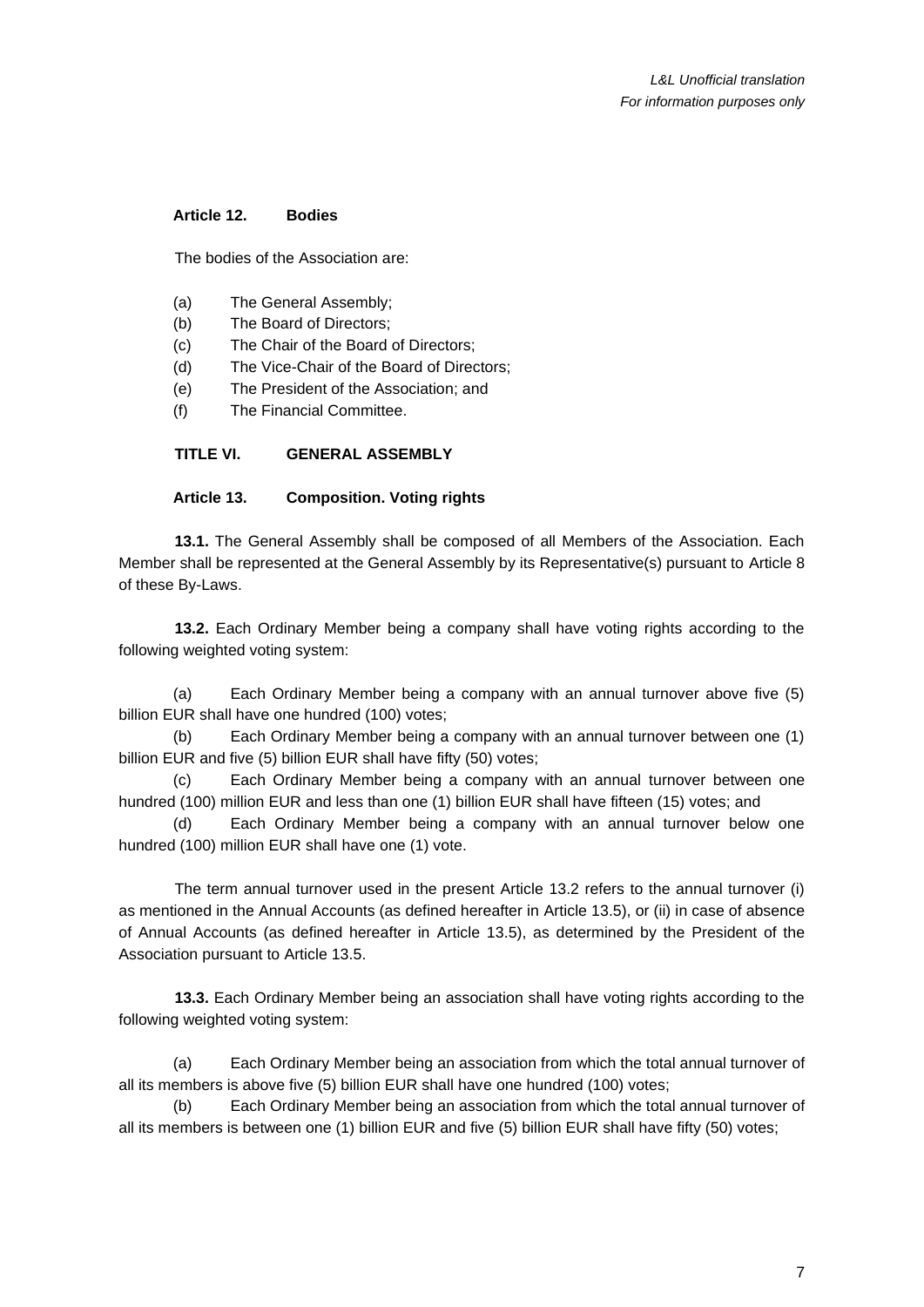(c) Each Ordinary Member being an association from which the total annual turnover of all its members is between one hundred (100) million EUR and less than one (1) billion EUR shall have fifteen (15) votes; and

(d) Each Ordinary Member being an association from which the total annual turnover of all its members is below one hundred (100) million EUR shall have one (1) vote.

The term total annual turnover used in the present [Article 13.](#page-6-0)3 refers to the total annual turnover (i) as communicated to the President of the Association pursuant to [Article 13.](#page-6-0)4, or (ii) in case of absence of a total annual turnover, as determined by the President of the Association pursuant to [Article 13.](#page-6-0)4.

**13.4.** Before 1 October of each year, each Ordinary Member being an association shall communicate to the President of the Association the total annual turnover of all its members. If an Ordinary Member being an association is unable or unwilling to communicate the total annual turnover of all its members, the President of the Association shall try to determine the total annual turnover of all the members of the concerned Ordinary Member or shall use any other formula determined by the Board of Directors. The decisions of the President of the Association regarding the determination of the total annual turnover of all the members of an Ordinary Member being an association are final, sovereign, and do not have to be motivated.

**13.5.** Before 1 October of each year, each Ordinary Member being a company or an association shall communicate to the President of the Association its last audited annual accounts which must have been (i) established according to the mandatory accounting rules and laws applicable to the Ordinary Member and (ii) approved by the competent body of the Ordinary Member and filed / published according to the laws applicable to the Ordinary Member (hereafter referred to as the "**Annual Accounts**"). An Ordinary Member may only communicate consolidated Annual Accounts to the President of the Association provided that the consolidation is mandatory according to the accounting rules and laws applicable to the Ordinary Member. If an Ordinary Member is unable or unwilling to communicate its Annual Accounts, the President of the Association shall try to determine the annual turnover of the concerned Ordinary Member or shall use any other formula determined by the Board of Directors. The decisions of the President of the Association regarding the determination of the annual turnover of an Ordinary Member are final, sovereign, and do not have to be motivated.

**13.6.** The Associate Members and the Affiliate Members shall have the right to attend the meetings of the General Assembly without voting rights and with the right to be heard.

**13.7.** The Directors and the President of the Association shall have the right to attend the meetings of the General Assembly without voting rights and with the right to be heard. Each Director who has been appointed as Voter shall be authorised to vote in this specific capacity for his/her Ordinary Member.

**13.8.** The General Assembly shall be chaired by the Chair of the Board of Directors. If the Chair of the Board of Directors is unable or unwilling to chair the General Assembly, the General Assembly shall be chaired by the Vice-Chair of the Board of Directors. If the Chair of the Board of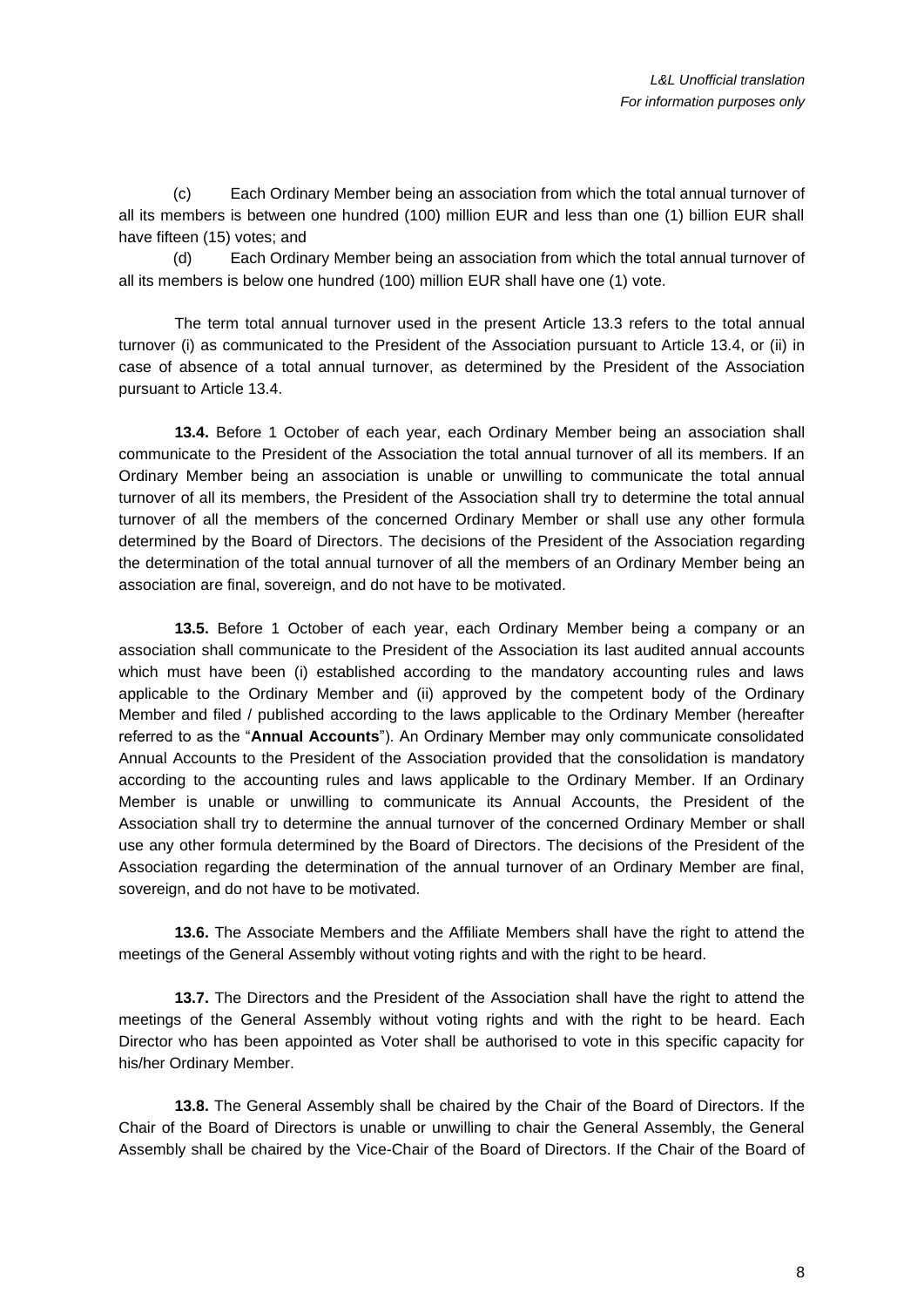Directors and the Vice-Chair of the Board of Directors are both unable or unwilling to chair the General Assembly, the General Assembly shall be chaired by the oldest Director present.

# **Article 14. Powers**

The General Assembly shall have the powers specifically granted to it by law or these By-Laws. In particular, the General Assembly shall *inter alia* have the following powers:

(a) The appointment and revocation of the Directors;

(b) If applicable, the appointment and revocation of a statutory auditor and the determination of his/her/its remuneration;

(c) If applicable, the appointment and revocation of an external accountant and the determination of his/her/its remuneration;

(d) The discharge to be given to the Directors and, if any, to the statutory auditor, or to the external accountant;

(e) The approval of the annual accounts and the budget of the Association;

(f) The granting and the revocation of the title of honorary member;

(g) The amendment of these By-Laws; and

(h) The dissolution of the Association, the allocation of the Association's net assets in case of dissolution, and the appointment of one or more liquidator(s).

### **Article 15. Meetings**

The General Assembly shall meet at least once a year upon convocation by the Chair of the Board of Directors or the Board of Directors, and at such time and place as determined in the convocation. A meeting of the General Assembly entrusted with the approval of the annual accounts and the budget shall be held within six (6) months following the end of the financial year (hereafter referred to as the "**Ordinary General Assembly**"). Each year, the Board of Directors shall determine the exact date of the Ordinary General Assembly.

An extraordinary General Assembly shall be convoked at any time by the Chair of the Board of Directors or the Board of Directors whenever required by the interests of the Association. An extraordinary General Assembly shall also be convoked by the Chair of the Board of Directors or the Board of Directors at the written request of one quarter (1/4) of the Ordinary Members.

If the Chair of the Board of Directors is unable or unwilling to convoke the General Assembly, the General Assembly shall be convoked by the Vice-Chair of the Board of Directors.

# **Article 16. Proxies**

Each Member shall have the right, via regular mail or via any other means of written communication (including e-mail), always with copy to the President of the Association via similar means, to give a proxy to another Member of its membership category to be represented at a General Assembly meeting. No Member may hold more than ten (10) proxies.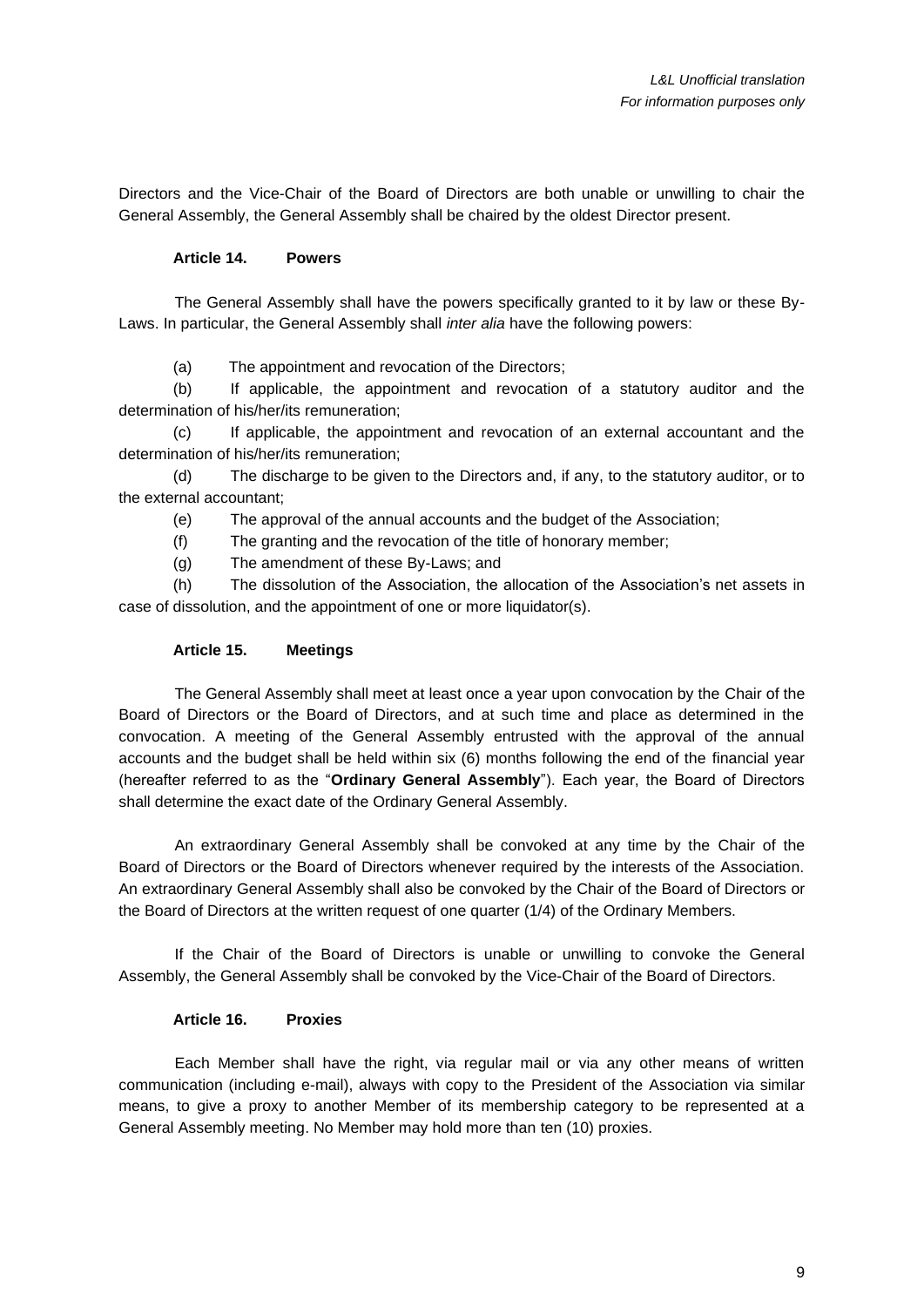### **Article 17. Convocations. Agenda**

<span id="page-9-1"></span>Without prejudice to [Article 18,](#page-9-0) [Article 43](#page-22-0) and [Article 44](#page-23-0) of these By-Laws, convocations for the General Assembly shall be notified to the Members, the Directors and the President of the Association by the Chair of the Board of Directors or the Board of Directors via regular mail or via any other means of written communication (including e-mail) at least twenty-eight (28) calendar days before the meeting. The convocations shall mention the date, time and place of the meeting. The agenda and the material documents necessary for the discussion shall be attached to the convocations. The agenda of the meetings of the General Assembly shall be established by the Chair of the Board of Directors or the Board of Directors.

Any proposal of additional item(s) on the agenda of the General Assembly signed by at least fifty (50) Ordinary Members and notified to the Chair of the Board of Directors at least twentyone (21) calendar days before the meeting must be included in the agenda. In such a case, the Chair of the Board of Directors shall inform the Members and the Directors of the additional item(s) on the agenda of the General Assembly via regular mail or via any other means of written communication (including e-mail) at least fourteen (14) calendar days before the meeting of the General Assembly.

No vote shall be cast regarding an item that is not listed on the agenda, except if fifty (50) Ordinary Members are present or represented at a meeting of the General Assembly and decide to proceed with such vote.

Each Member, each Director and the President of the Association shall have the right, before, during or after a meeting of the General Assembly, to waive the convening formalities and periods required by the present Article. Unless he/she/it disagrees, any Member, any Director and the President of the Association who is present or represented at a meeting of the General Assembly shall be considered to have been regularly convoked to this meeting.

### **Article 18. Quorum. Votes**

<span id="page-9-0"></span>Unless otherwise stipulated in these By-Laws, the General Assembly shall be validly constituted when at least fifty (50) Ordinary Members are present or represented.

If fifty (50) Ordinary Members are not present or represented at the first meeting, a second meeting of the General Assembly may be convened pursuant to [Article 17](#page-9-1) of these By-Laws (except for the convening periods) by the Chair of the Board of Directors or the Board of Directors and held on the same day as the first meeting of the General Assembly. The second meeting of the General Assembly shall validly deliberate when at least ten (10) Ordinary Members are present.

Unless otherwise stipulated in these By-Laws, decisions of the General Assembly shall be validly adopted if they obtain a majority of fifty percent (50%) plus one (1) vote of the votes cast by the Ordinary Members present or represented.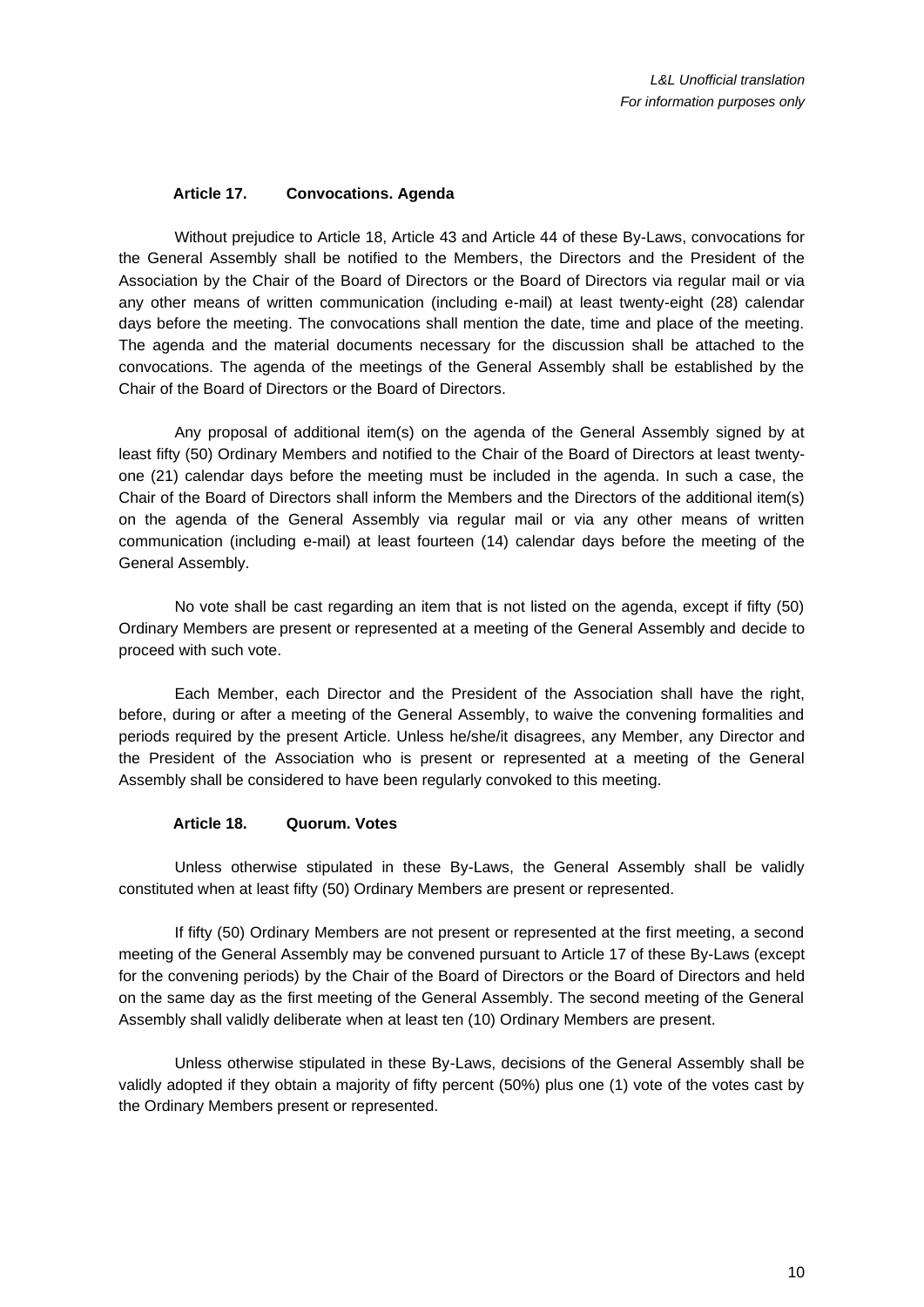Blank votes, invalid votes and abstentions shall not be counted. In the event of a tie, the Chair of the Board of Directors shall have the decisive vote and in his/her absence (whether represented or not), the Vice-Chair of the Board of Directors. If the Chair of the Board of Directors and the Vice-Chair of the Board of Directors are both absent (whether represented or not), the oldest Director present shall have the decisive vote.

The Board of Directors shall determine the form of voting (e.g. paper voting, electronic voting, etc.).

A duly convened meeting of the General Assembly shall be validly held even if all or some of the Members are not physically present or represented, but participate in the deliberations via any means of telecommunication that allow Members to deliberate, directly hear each other and directly speak to each other, such as a telephone or video conference. In such a case, the Members shall be deemed present.

# **Article 19. Register of minutes**

Minutes shall be drawn up at each General Assembly meeting. They shall be signed by the Chair of the Board of Directors and the President of the Association and kept in a register of minutes. Copies of resolutions shall be sent via regular mail or via any other means of written communication (including e-mail) by the President of the Association to the Members who have requested to receive copies of resolutions. The register of minutes shall be kept at the registered office of the Association where all Members may consult it, without, however, displacing it.

# **TITLE VII. BOARD OF DIRECTORS**

# **Article 20. Composition**

**20.1.** The Association shall be administered by a Board of Directors composed of minimum two (2) and maximum ten (10) directors, all natural persons, who shall be Representatives of Ordinary Members (referred to as the "**Directors**"). The Directors shall be appointed by the General Assembly.

**20.2.** The Directors shall be appointed according to the following criteria:

(a) Each Director must be a senior executive (i.e. coming from senior/top-level management) of his/her Ordinary Member; and

(b) Each Director must be an expert regarding one or more service(s) provided by the Association to the Members.

Unless otherwise decided by the General Assembly, the General Assembly shall endeavour to appoint a Board of Directors as balanced and as representative as possible of the diversity of the Ordinary Members by considering the following diversity criteria, if possible or practicable: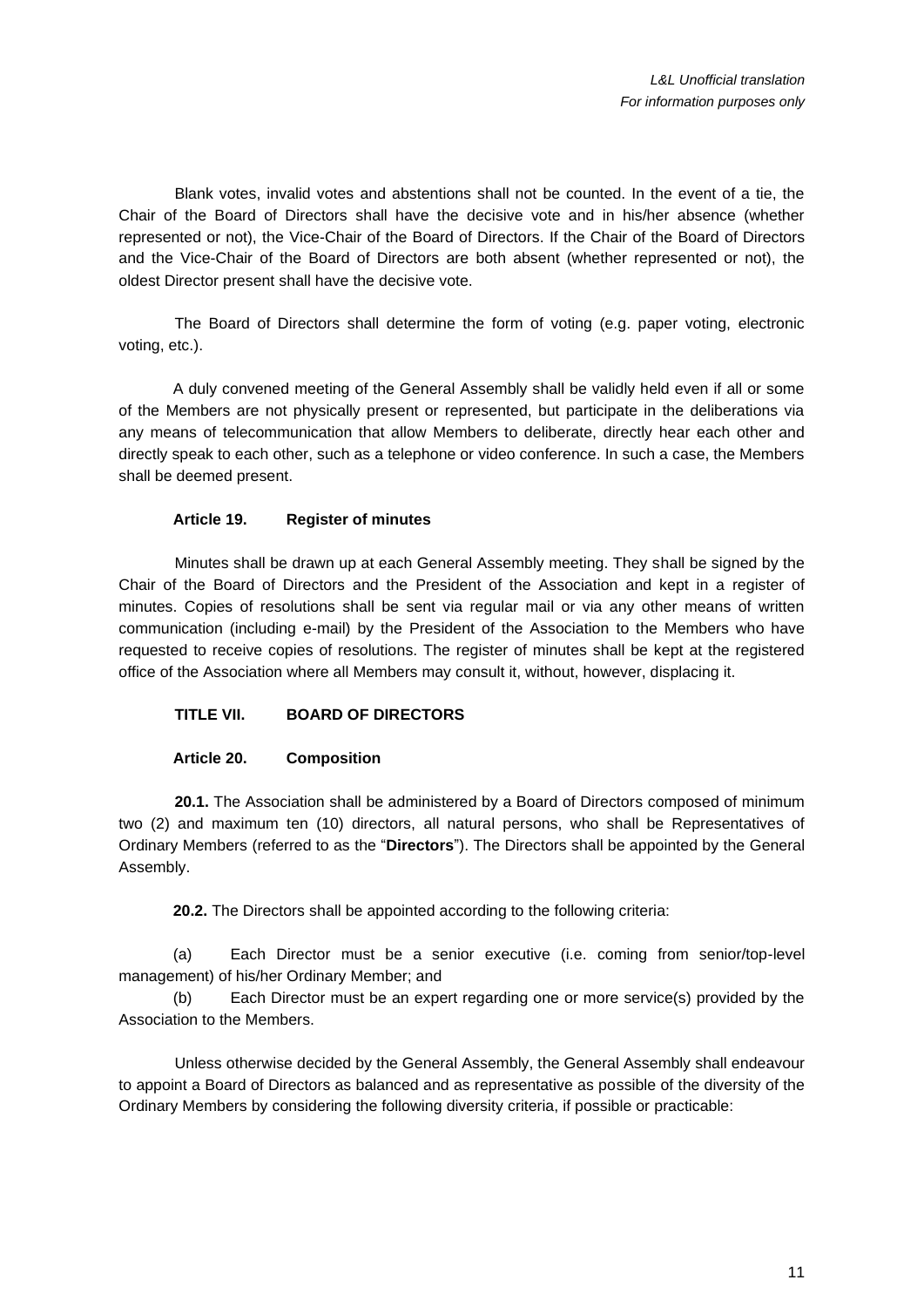(a) The geographic diversity of the Ordinary Members. If possible, no more than two (2) Directors should be Representatives of Ordinary Members headquartered in a same country;

- (b) The diversity of the businesses of the Ordinary Members;
- (c) The size diversity of the Ordinary Members; and
- (d) The gender diversity of the Directors.

Each Ordinary Member may propose one (1) candidate Director to the Board of Directors at least sixty (60) calendar days in advance of a meeting of the General Assembly at which one or more Director(s) will be appointed. The Chair of the Board of Directors (or, as the case may be, the Vice-Chair of the Board of Directors) or the Board of Directors must inform the Ordinary Members as soon as a new appointment by the General Assembly is necessary. The Chair of the Board of Directors, the Vice-Chair of the Board of Directors or the Board of Directors, taking into account the above two (2) criteria for the appointment of the Directors (i.e. being a senior executive and an expert), shall draw up a list of all candidate Directors. The list shall be attached to the agenda for the meeting of the General Assembly at which one or more Director(s) will be appointed. The list shall indicate for each candidate Director all the information available with respect to the above four (4) diversity criteria in order to allow the General Assembly to appoint the Director(s) on an informed basis taking into account these diversity criteria and/or the interest of the Association. If there is no list or an incomplete list of candidate Directors, the General Assembly may freely appoint without any formality one or more Director(s) out of the Representatives of the Ordinary Members.

If there are more candidate Directors than vacancies, each Ordinary Member shall be entitled to vote at the General Assembly for as many Directors as there are vacancies at the Board of Directors and, to the extent possible or practicable, shall endeavour to consider the four (4) diversity criteria. The candidate Directors obtaining the highest number of votes will be appointed.

The Directors are appointed for a three (3) years term, renewable twice. Their mandate shall be non-remunerated.

**20.3.** The mandate of a Director terminates by expiry of his/her Directorship. The mandate of a Director terminates automatically and with immediate effect, (i) by death or incapacity, or (ii) if a Director ceases to be employed by or is no longer otherwise linked to the Ordinary Member he/she is representing, or (iii) if the Ordinary Member the Director represents, for whatever reason, ceases to belong to the Association, or (iv) if the Ordinary Member the Director represents, is in a situation of bankruptcy, judicial composition, dissolution or liquidation, or is subject to insolvency proceedings of a similar nature under the laws of any jurisdiction, or  $(v)$  if the Ordinary Member the Director represents, has substantially modified its activities.

The mandate of a Director also terminates upon revocation by the General Assembly. The General Assembly may revoke a Director at any time and does not need to motivate its decision, without any compensation or cost becoming due by the Association, and provided that the Director concerned is convened at the meeting and has received the possibility to communicate his/her position to the General Assembly prior to the voting on the revocation.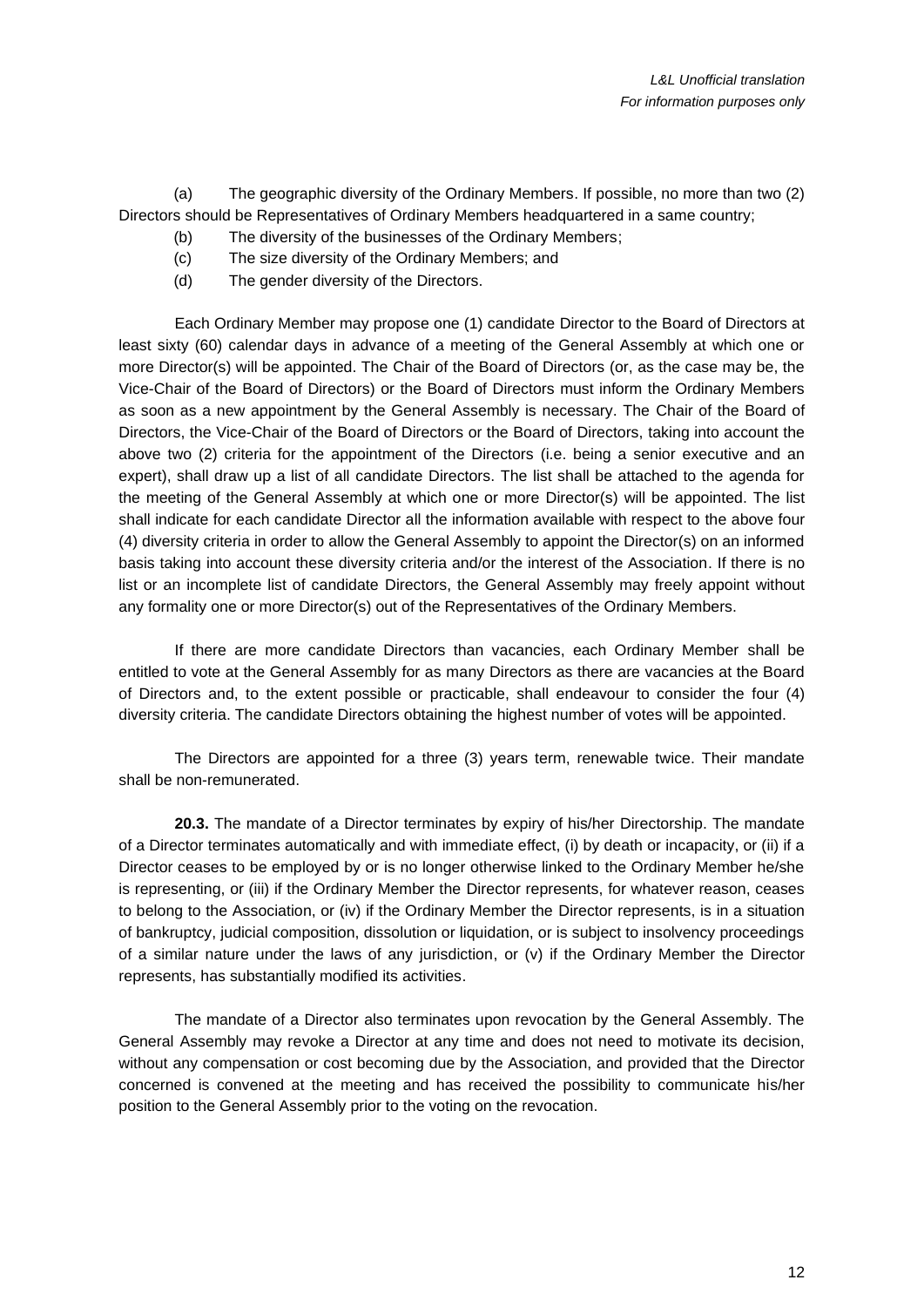The Directors are also free to resign from their office at any time by submitting, via registered mail or via any other means of written communication (including e-mail) with acknowledgment of receipt, their resignation to the Chair of the Board of Directors.

In case of termination of the mandate of a Director for whatever reason, except the cases of automatic termination of the mandate of a Director, or revocation, the Director shall continue performing the duties of his/her office until he/she has been replaced within sixty (60) calendar days.

If the mandate of a Director ceases before its term, for whatever reason, the Board of Directors may freely appoint (by cooptation) a new Director for the remainder of the term, provided that the Director appointed (by cooptation) fulfils the criteria for the appointment of the Directors of the replaced Director (*i.e.* being a senior executive and an expert).

**20.4.** The Board of Directors shall be chaired by the Chair of the Board of Directors. If the Chair of the Board of Directors is unable or unwilling to chair the Board of Directors, the Board of Directors shall be chaired by the Vice-Chair of the Board of Directors. If the Chair of the Board of Directors and the Vice-Chair of the Board of Directors are both unable or unwilling to chair the Board of Directors, the Board of Directors shall be chaired by the oldest Director present.

**20.5.** The President of the Association shall have the right to attend the meetings of the Board of Directors without voting rights and with the right to be heard (it being specified that the Chair of the Board of Directors (or, as the case may be, the Vice-Chair of the Board of Directors or the oldest Director) may ask the President of the Association to leave the meeting for deliberations on matters related to the President of the Association (such as his/her/its performance, status, remuneration or powers)).

The Board of Directors may also invite one or more third party(ies) to attend without voting rights one or more meeting(s) or part(s) of meeting(s) of the Board of Directors.

# **Article 21. Powers**

The Board of Directors shall have all powers necessary to accomplish the purpose of the Association, except for the powers that are specifically granted to other bodies of the Association by law or these By-Laws. The Board of Directors shall act as a collegial body ("*organe collégial*" / "*collegiaal orgaan*").

The Board of Directors shall in particular have the following powers:

- (a) The strategic guidance and effective monitoring of the Association;
- (b) The transfer of the Association's registered office;
- (c) The adoption, the amendment and the termination of the internal rules, if any;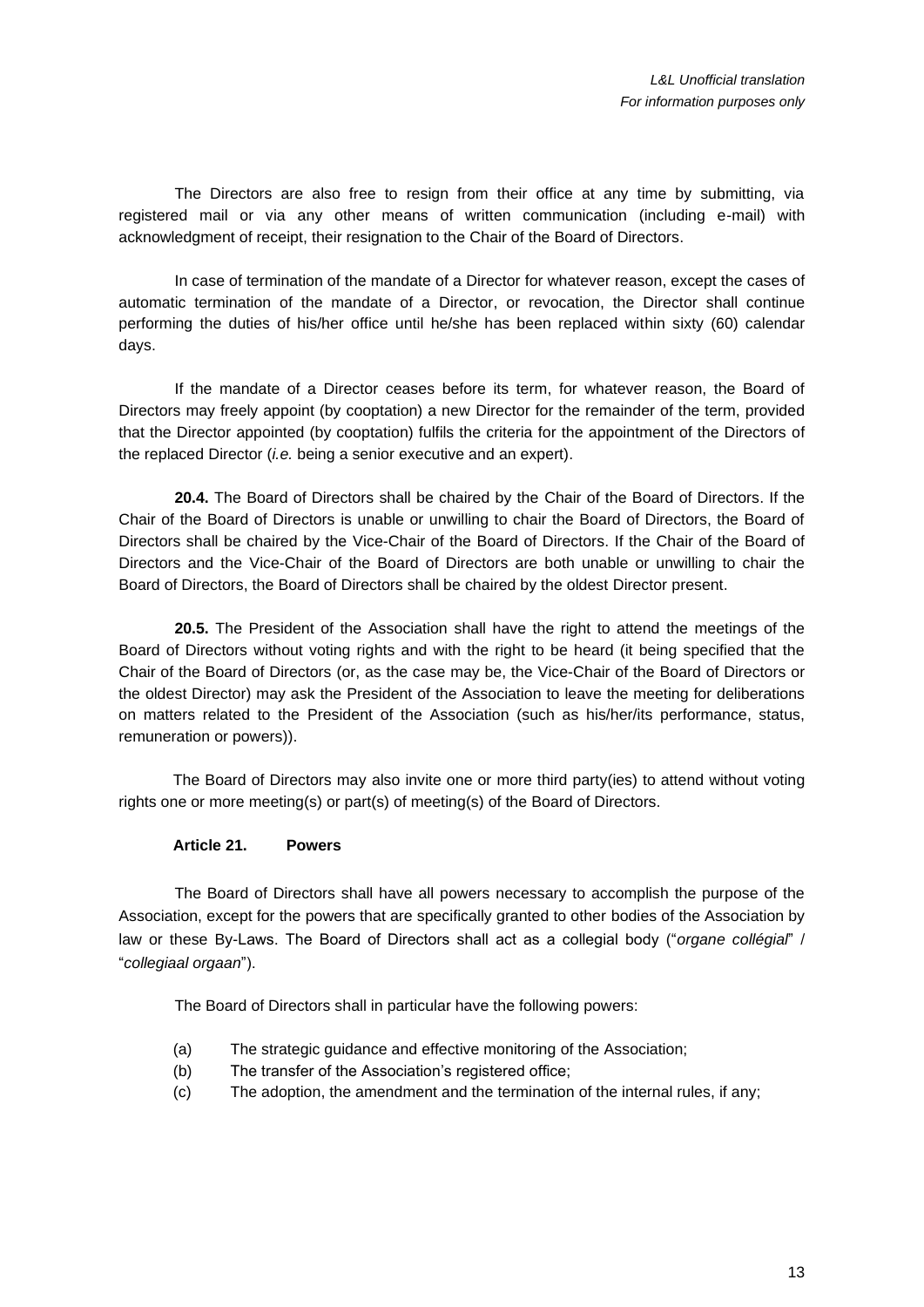(d) The adoption, the amendment and the termination of the operating documents related to the activities of and/or the services provided by the Association (such as, by way of example, the codes of conduct, terms of implementation and commitment formulas);

(e) The admission of new Affiliate Members and the adoption, the amendment and the termination of the membership documentation applicable to the Affiliate Members and the determination of the specific list of limited services available to Affiliate Members;

(f) The exclusion of Affiliate Members;

(g) The adoption of sanctions vis-à-vis Affiliate Members;

(h) The adoption of proposals to be submitted to the General Assembly;

(i) The execution of the decisions of the General Assembly;

(j) The appointment and revocation of the Chair of the Board of Directors, the Vice-Chair of the Board of Directors and the two Directors-members of the Financial Committee;

(k) The appointment and revocation of the President of the Association, including the discharge to be given;

(l) The monitoring of the budget expenditures and the allocation of the budget;

(m) The determination of the calculation method and the amount of the annual membership fees;

(n) Upon receipt of the draft annual accounts and the draft budget from the Financial Committee, the finalization and approval of the draft annual accounts and the draft budget that must be submitted to the General Assembly for approval;

(o) The creation of any internal bodies (e.g. *ad hoc* committees or councils) and the determination of their respective working rules (such as e.g. powers, duration, purpose, composition) whether or not in internal rules;

(p) The mandatory creation of at least two (2) internal bodies in order to seek a timely and expert advice from the Members and stakeholders in connection with the activities of the Association;

(q) Being the appeal body against the decisions of the President of the Association related to the refusal of an admission to membership of Ordinary or Associate Members and the exclusions of and sanctions against Ordinary and Associate Members.

The Board of Directors has a duty to review any proposal, if any, which it would receive from any of the bodies of the Association before freely taking its sovereign decisions.

Each year, before the approval of the annual accounts, the Board of Directors shall report to the Ordinary General Assembly on the annual activity of the Association which includes at least information regarding (i) the use of the budget, (ii) the setting of the calculation method and the amount of the annual membership fees, and (iii) the activities of the Association.

At any time, the Board of Directors may delegate specific powers to one or more Director(s) or other persons or bodies, with or without sub-delegation powers.

### **Article 22. Meetings**

The Board of Directors shall meet every time the interests of the Association so require and at least twice a year, upon convocation by the Chair of the Board of Directors, and at such time and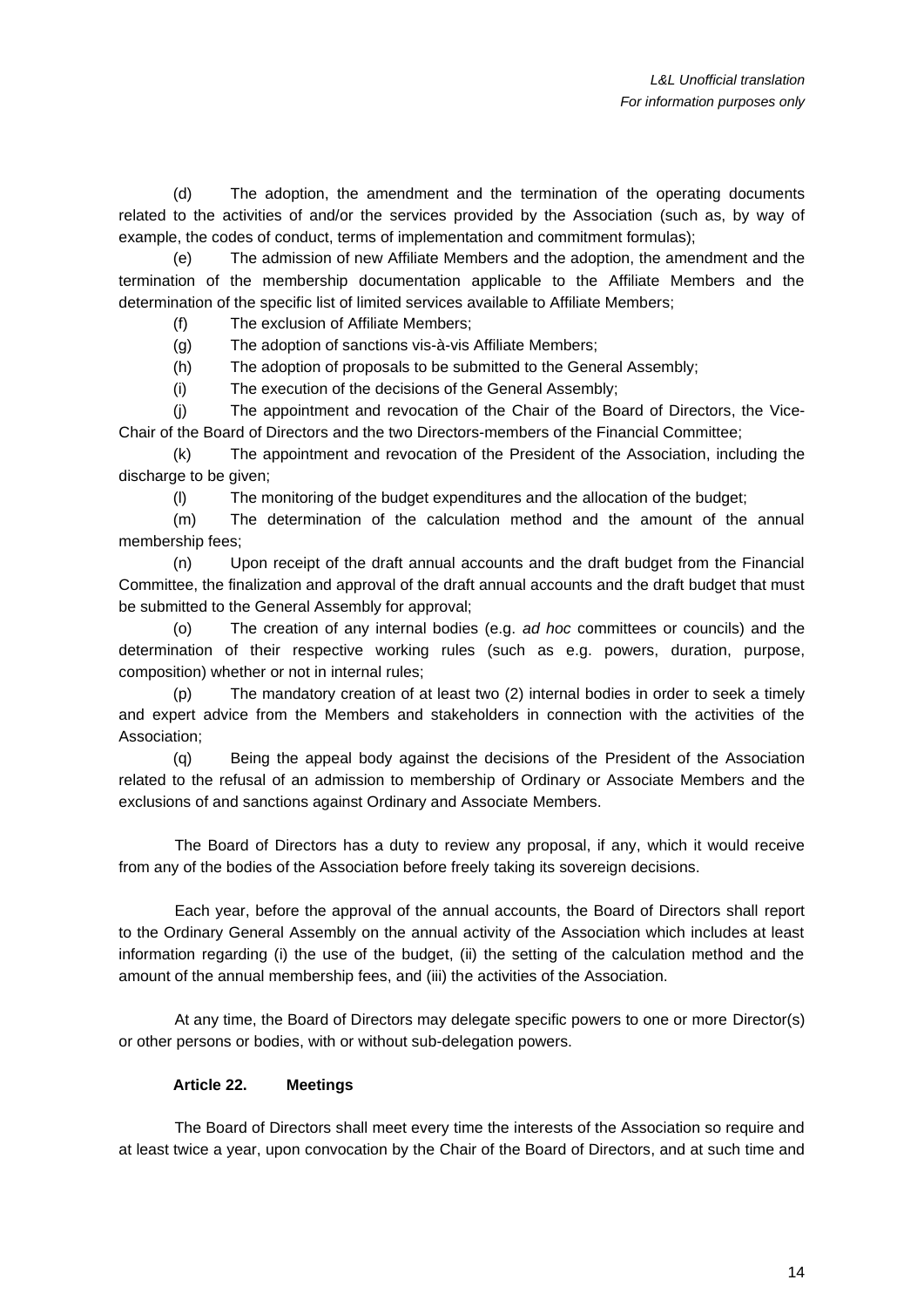place as determined in the convocation. If the Chair of the Board of Directors is unable or unwilling to convoke the Board of Directors, the Board of Directors shall be convoked by the Vice-Chair of the Board of Directors. If the Chair of the Board of Directors and the Vice-Chair of the Board of Directors are both unable or unwilling to convoke the Board of Directors, the Board of Directors shall be convoked by the current oldest Director.

### **Article 23. Proxies**

Each Director shall have the right, via regular mail or via any other means of written communication (including e-mail), to give a proxy to another Director, to be represented at a Board of Directors meeting. No Director may hold more than two (2) proxies.

### **Article 24. Convocations. Agenda**

Convocations for the Board of Directors shall be notified to the Directors and the President of the Association by the Chair of the Board of Directors (or, as the case may be, by the Vice-Chair of the Board of Directors or the oldest Director) via regular mail or via any other means of written communication (including e-mail) at least seven (7) calendar days before the meeting. The convocations shall mention the date, time and place of the meeting. The agenda and the material documents necessary for the discussion shall be attached to the convocations. The agenda of the meetings of the Board of Directors shall be established by the Chair of the Board of Directors. If the Chair of the Board of Directors is unable or unwilling to establish the agenda, the agenda shall be established by the Vice-Chair of the Board of Directors. If the Chair of the Board of Directors and the Vice-Chair of the Board of Directors are both unable or unwilling to establish the agenda, the agenda shall be established by the current oldest Director.

Each Director shall have the right to propose additional item(s) to be included on the agenda of the Board of Directors, which shall be notified via regular mail or via any other means of written communication (including e-mail) to the Chair of the Board of Directors at least five (5) calendar days before the meeting. In such a case, the Chair of the Board of Directors shall inform the Directors of the additional item(s) on the agenda of the Board of Directors via regular mail or via any other means of written communication (including e-mail) at least three (3) calendar days before the meeting of the Board of Directors.

Each Director and the President of the Association shall have the right, before, during or after a meeting of the Board of Directors, to waive the convening formalities and periods required by the present Article. Unless he/she disagrees, any Director or the President of the Association who is present or represented at a meeting of the Board of Directors shall be considered to have been regularly convoked to this meeting.

### **Article 25. Quorum. Votes**

Unless otherwise stipulated in these By-Laws, the Board of Directors shall be validly constituted when at least half of the Directors are present or represented. In any case, the Board of Directors shall always be constituted of at least two (2) Directors present.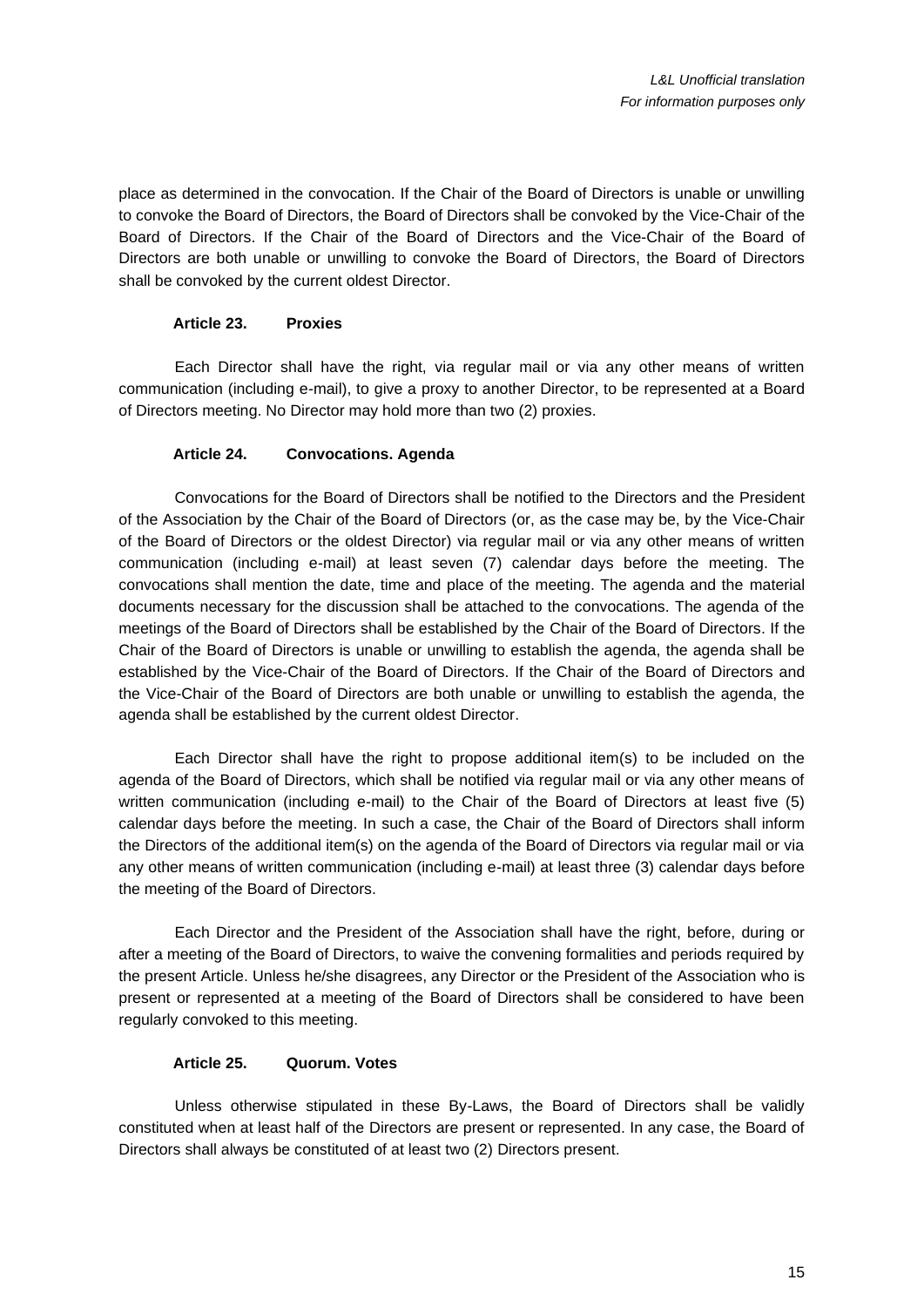Unless otherwise stipulated in these By-Laws, decisions of the Board of Directors shall be validly adopted if they obtain a majority of fifty percent (50%) plus one (1) vote of the votes cast by the Directors present or represented. Each Director shall have one (1) vote.

Blank votes, invalid votes and abstentions shall not be counted. In the event of a tie, the Chair of the Board of Directors shall have the decisive vote and in his/her absence (whether represented or not), the Vice-Chair of the Board of Directors. If the Chair of the Board of Directors and the Vice-Chair of the Board of Directors are both absent (whether represented or not), the oldest Director present shall have the decisive vote.

The Chair of the Board of Directors shall determine the form of voting (e.g. paper voting, electronic voting, etc.).

A duly convened meeting of the Board of Directors shall be validly held even if all or some of the Directors are not physically present or represented, but participate in the deliberations via any means of telecommunication that allow Directors to deliberate, directly hear each other and directly speak to each other, such as a telephone or video conference. In such a case, the Directors shall be deemed present.

### **Article 26. Conflicts of interests**

If a Director has, directly or indirectly, a financial interest conflicting with a decision or transaction of the Board of Directors, he/she must inform the other Directors of this conflict before the deliberation of the Board of Directors. His/her statement, the reasons for the conflicting interest and the justification of the decision eventually adopted by the Board of Directors must be included in the minutes of the meeting of the Board of Directors. The Director having a conflict of interest shall have the possibility to communicate his/her position on the concerned decision or transaction to the Board of Directors prior to the concerned deliberation of the Board of Directors; however, he/she shall not participate in the deliberation regarding the concerned decision or transaction and shall not be entitled to vote on this item.

The same prohibition to participate in the deliberation and to vote applies if the Director concerned does not disclose his/her conflict of interests.

# **Article 27. Register of minutes**

Minutes shall be drawn up at each Board of Directors meeting. They shall be signed by the Chair of the Board of Directors and the President of the Association and kept in a register of minutes. Copies of resolutions shall be sent via regular mail or via any other means of written communication (including e-mail) by the President of the Association to the Directors. The register of minutes shall be kept at the registered office of the Association where all Directors may consult it, without, however, displacing it. Upon prior approval of the Board of Directors, a summary of the minutes of one or more meeting(s) of the Board of Directors shall be sent via regular mail or via any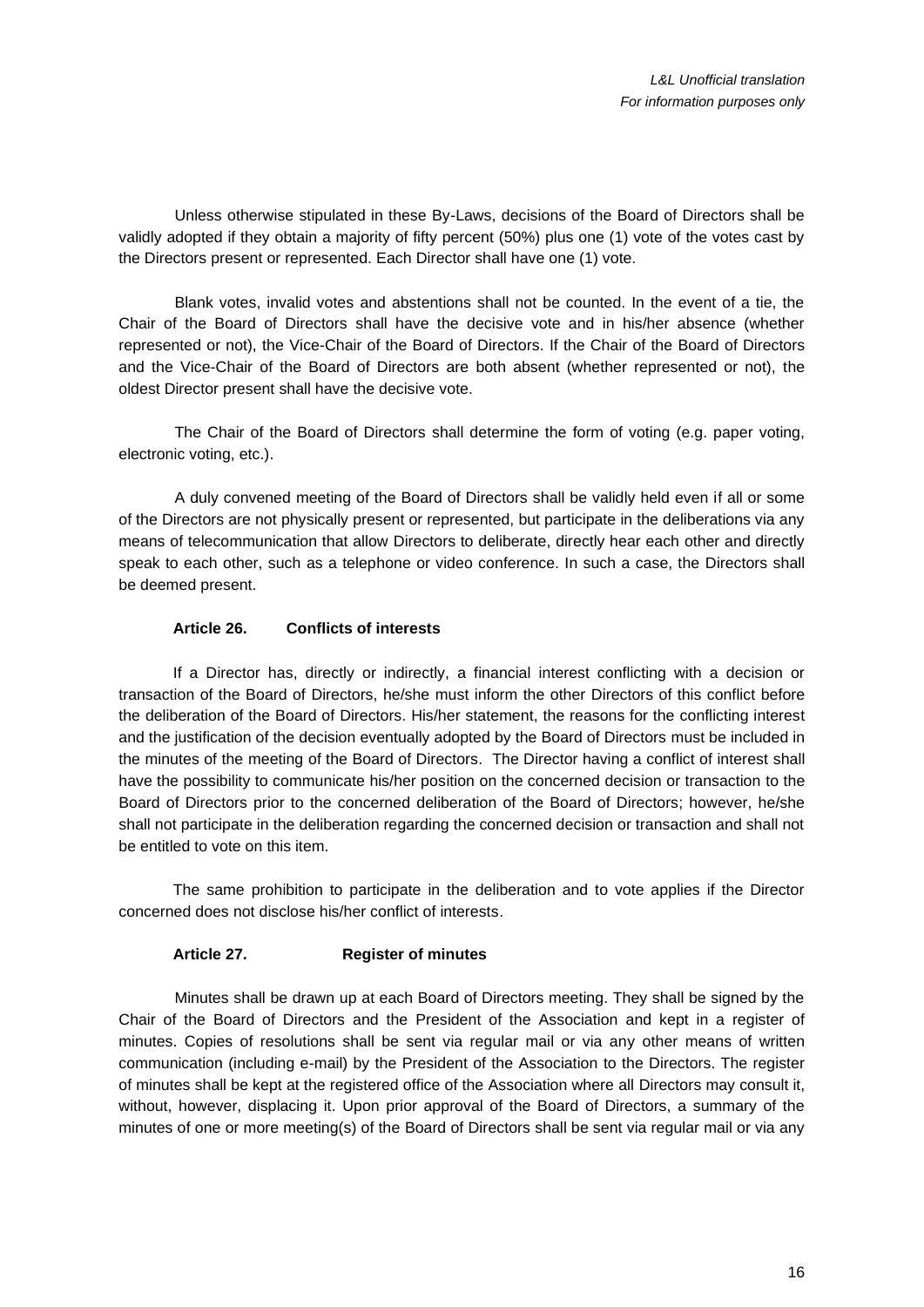other means of written communication (including e-mail) by the President of the Association to the Members who have requested to receive such summary.

#### **Article 28. Written procedure**

The Board of Directors may take decisions via written procedure.

For this purpose, the Chair of the Board of Directors shall notify all Directors of the use of the written decision-making procedure, via regular mail or via any other means of written communication (including e-mail), mentioning the agenda and the proposals of the decisions to be taken, with request to the Directors to approve the proposals and to send them back by registered mail, a special courier or any other means of written communication with acknowledgement of receipt for the attention of the Chair of the Board of Directors to the registered office of the Association or any other place mentioned in the notice, duly signed and within the term mentioned in the notice.

If the approval of at least fifty percent (50%) plus one (1) vote of all Directors regarding the items of the agenda and regarding the written decision-making procedure is not received within this period, the decisions are deemed not to be taken. In the event of a tie, the decisions are also deemed not to be taken.

# **TITLE VIII. CHAIR OF THE BOARD OF DIRECTORS AND VICE-CHAIR OF THE BOARD OF DIRECTORS**

# **Article 29. Appointment, function, and powers of the Chair of the Board of Directors and the Vice-Chair of the Board of Directors**

The Board of Directors shall appoint a Chair of the Board of Directors and a Vice-Chair of the Board of Directors among the Directors. Their mandate may be remunerated upon decision of the Board of Directors. Their term of office is a three (3) years term, renewable twice.

The mandate of the Chair of the Board of Directors and the Vice-Chair of the Board of Directors terminates by expiry of the term of their mandate or, automatically and with immediate effect, by expiry of their Directorship.

The Board of Directors may further revoke the Chair of the Board of Directors as Chair of the Board of Directors and the Vice-Chair of the Board of Directors as Vice-Chair of the Board of Directors at any time and does not need to motivate its decision, without any compensation or cost becoming due by the Association, and provided that the Chair of the Board of Directors or Vice-Chair of the Board of Directors concerned is convened at the meeting and has received the possibility to communicate his/her position to the Board of Directors prior to the voting on the revocation. The concerned Chair of the Board of Directors or Vice-Chair of the Board of Directors shall not participate in the deliberation of the Board of Directors regarding such decision or action, and also not to the relevant voting.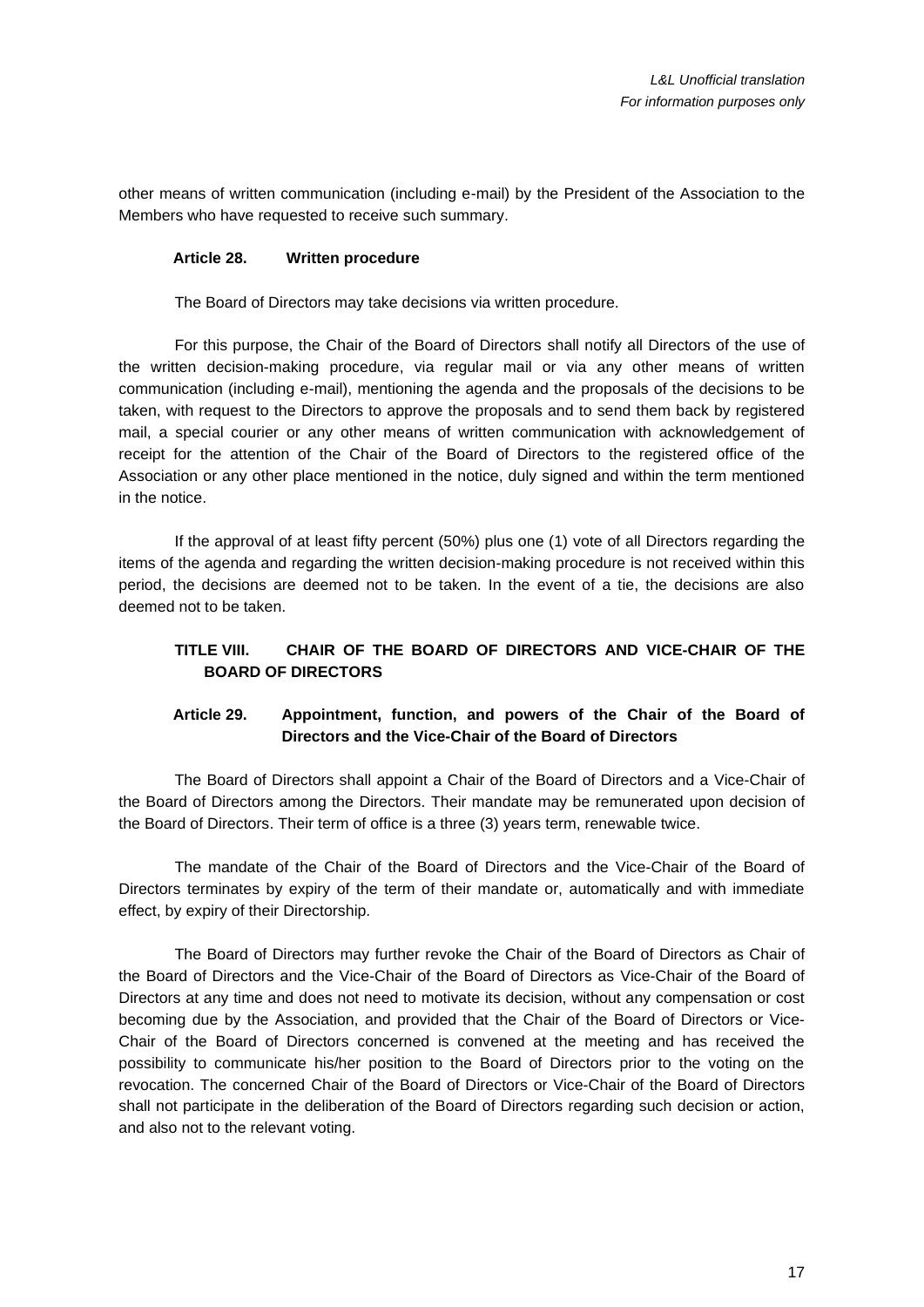The Chair of the Board of Directors and Vice-Chair of the Board of Directors are also free to resign from their office at any time by submitting, via registered mail or via any other means of written communication (including e-mail) with acknowledgment of receipt, their resignation to the Board of Directors.

In case of termination of the mandate of the Chair of the Board of Directors or the Vice-Chair of the Board of Directors for whatever reason, except the cases of automatic termination of the Directorship, or revocation, the Chair of the Board of Directors or Vice-Chair of the Board of Directors as the case may be shall continue performing the duties of his/her office until the Board of Directors has provided in his/her replacement within one hundred eighty (180) calendar days.

The Chair of the Board of Directors shall have the powers specifically granted to him/her by these By-Laws. In particular, the Chair of the Board of Directors shall *inter alia* have the following powers:

(a) Sending the convocations of the General Assembly and the Board of Directors;

(b) Presiding the meetings of the General Assembly and the Board of Directors;

(c) In the event of a tie vote, having the casting vote within the General Assembly and the Board of Directors;

(d) Signing the minutes or the summaries of the meetings of the General Assembly and the Board of Directors; and

(e) Ensuring the public relations of the Association.

The Vice-Chair of the Board of Directors shall have the powers specifically granted to him/her by these By-Laws. As a general rule, the Vice-Chair of the Board of Directors shall (i) replace the Chair of the Board of Directors in his/her absence and (ii) oversee the financial affairs of the Association and report in this respect to the Board of Directors.

# **TITLE IX. PRESIDENT OF THE ASSOCIATION**

# **Article 30. Appointment, function, and powers of the President of the Association**

The Board of Directors shall appoint a natural person or a legal management entity, not being a Director and not being a Representative, as President of the Association. His/her/its office may be remunerated upon decision of the Board of Directors. The President of the Association shall be appointed for a definite or indefinite duration upon decision of the Board of Directors. If the President of the Association is not a natural person, it shall appoint one (1) natural person, to permanently represent it as President of the Association within the Association. The terms and conditions of his/her/its office shall be determined by the Board of Directors.

Unless otherwise agreed, the Board of Directors may revoke the President of the Association at any time and possibly with immediate effect, without (i) having to justify its decision, (ii) any compensation or cost becoming due by the Association, and (iii) prejudice to the mandatory labour law provisions, if applicable.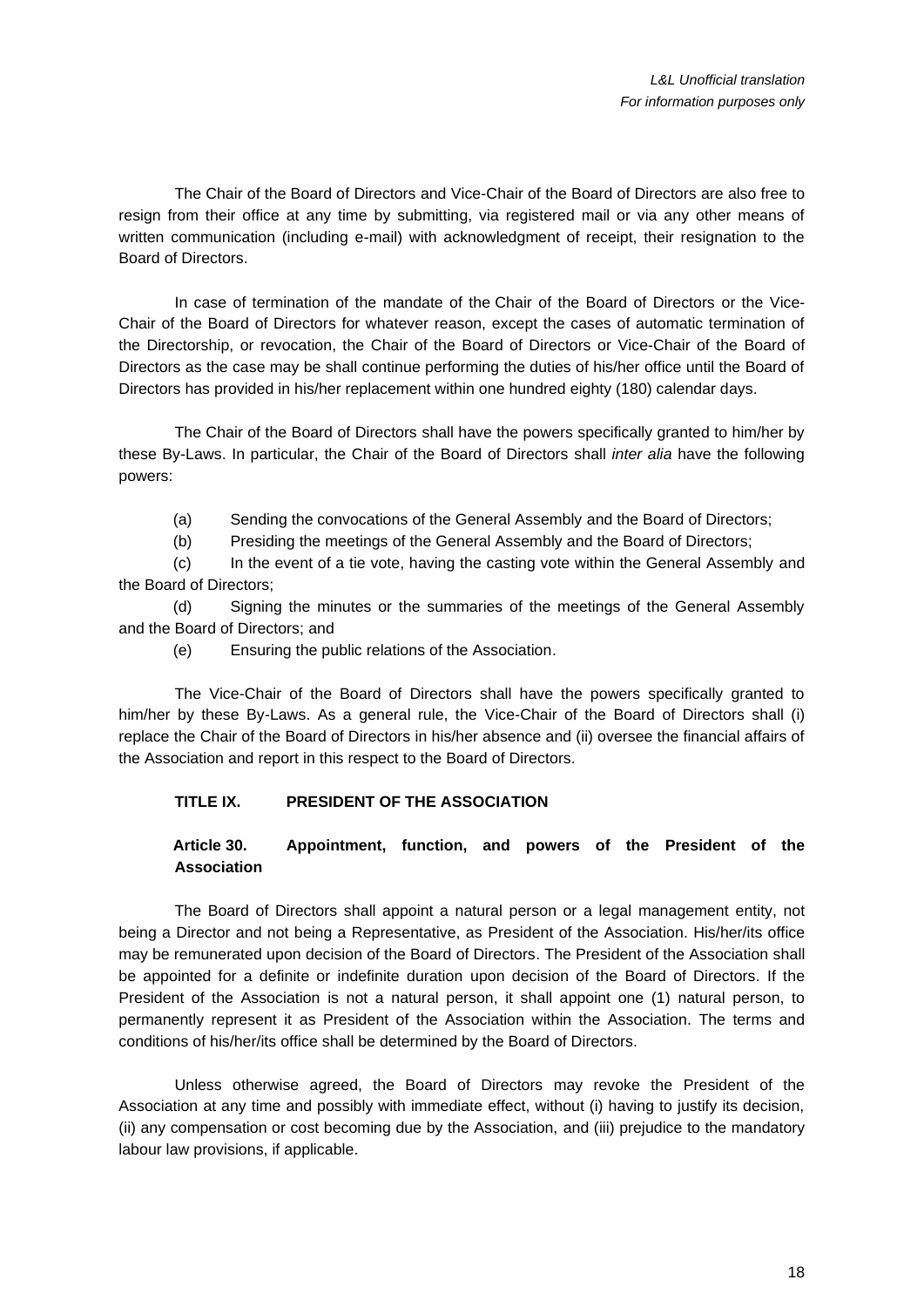The President of the Association is free to resign from his/her/its office at any time by submitting, via registered mail or via any other means of written communication (including e-mail) with acknowledgment of receipt, his/her/its resignation to the Board of Directors, without prejudice to the mandatory labour law provisions, if applicable. In case of termination of the mandate of the President of the Association for whatever reason, except (i) death or incapacity, or (ii) bankruptcy, judicial composition, dissolution or liquidation, or any other insolvency proceedings of a similar nature under the laws of any jurisdiction, or (iii) revocation, the President of the Association shall continue performing the duties of his/her/its office until the Board of Directors has provided in his/her replacement within ninety (90) calendar days.

The President of the Association shall have the powers specifically granted to him/her/it by these By-Laws and by the Board of Directors. The President of the Association shall *inter alia* have the following powers:

(a) The implementation of the strategy and/or assignments decided and/or documents adopted by the Board of Directors;

(b) The day-to-day management and administration of the Association;

(c) The admission of new Ordinary and Associate Members and the adoption and amendment of the documents related thereto (such as, by way of example, declarations of membership for Ordinary Members and Associate Members);

- (d) The exclusion of Ordinary and Associate Members;
- (e) The adoption of sanctions vis-à-vis Ordinary and Associate Members;

(f) The making of proposals to the Board of Directors (e.g. on the adoption, the amendment, and the termination of the operating documents related to the activities of and/or the services provided by the Association, as well as on the adoption, the amendment, and the termination of the membership documentation applicable to the Affiliate Members and the determination of the specific list of limited services available to Affiliate Members);

(g) The investigation and handling of ethical, integrity or other compliance issues;

(h) The promotion of the activities of the Association vis-à-vis third parties (including international, European and local institutions);

(i) The creation of networks and project groups in any jurisdiction;

(j) The affiliation of the Association with any organisation within the scope and purpose of the Association (it being specified that any takeover, merger or acquisition of an organisation must formally be decided in advance by the Board of Directors);

(k) The conclusion of contracts for an amount up to one hundred thousand (100,000) EUR and, with the prior written approval of the Chair of the Board of Directors or two (2) Directors, the conclusion of contracts above this amount;

(l) The banking powers up to one hundred thousand (100,000) EUR and, with the prior written approval of the Chair of the Board of Directors or two (2) Directors, the banking powers above this amount;

(m) The hiring and dismissal of employees and determination of their employment conditions;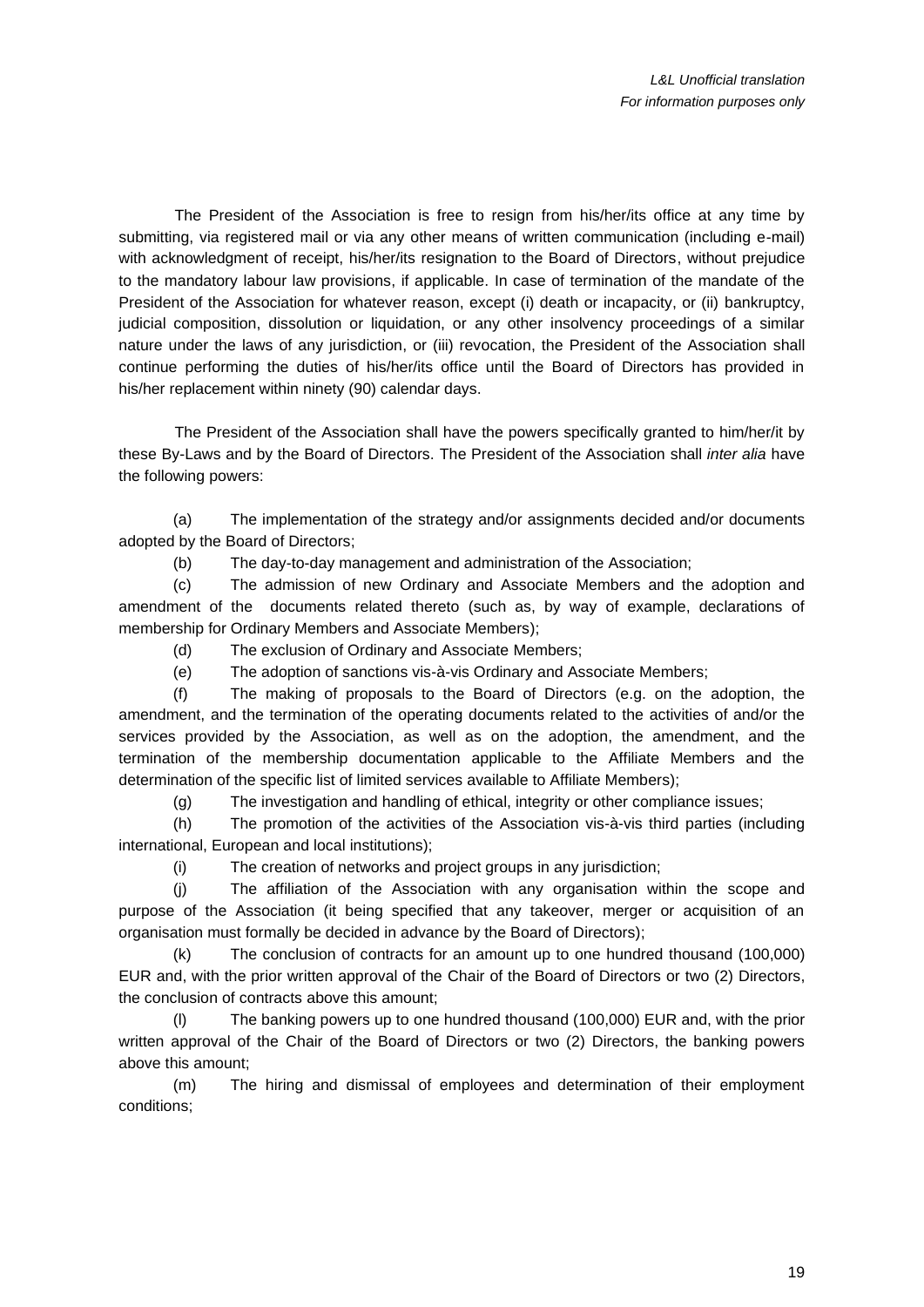(n) The creation of any internal bodies within the limits of his/her/its powers and the determination of their respective working rules (such as e.g. powers, duration, purpose, composition) whether or not in internal rules.

The President of the Association shall report (i) spontaneously periodically to the Board of Directors on his/her/its actions and activities, and (ii) at the request of the Board of Directors. The President of the Association shall have the right to attend all meetings of all bodies of the Association.

# **TITLE X. FINANCIAL COMMITTEE**

# **Article 31. Composition**

The Financial Committee shall be composed of four (4) members, i.e. the Vice-Chair of the Board of Directors, the President of the Association and two (2) Directors appointed by the Board of Directors. Their mandate shall be non-remunerated. The Financial Committee shall be chaired by the Vice-Chair of the Board of Directors.

The mandate of the members of the Financial Committee terminates automatically and with immediate effect, by expiry of their Directorship or their mandate as President of the Association, as the case may be.

The Financial Committee may invite one or more third party(ies) to attend without voting rights one or more meeting(s) or part(s) of meeting(s) of the Financial Committee.

#### **Article 32. Powers**

<span id="page-19-0"></span>The Financial Committee shall have the powers specifically granted to it by these By-Laws. In particular, the Financial Committee shall *inter alia* have the following powers:

(a) The monitoring of the budget; and

<span id="page-19-1"></span>(b) The preparation of the draft annual accounts and the draft budget that must be submitted to the Board of Directors for finalization and approval before their submission to the General Assembly.

#### **Article 33. Meetings. Proxies. Convocations. Agenda**

The Financial Committee shall meet every time the interests of the Association so require and at least twice a year, upon convocation by the Vice-Chair of the Board of Directors, and at such time and place as determined in the convocation.

The members of the Financial Committee may not be represented via proxy.

Convocations for the Financial Committee shall be notified to the members of the Financial Committee by the Vice-Chair of the Board of Directors via regular mail or via any other means of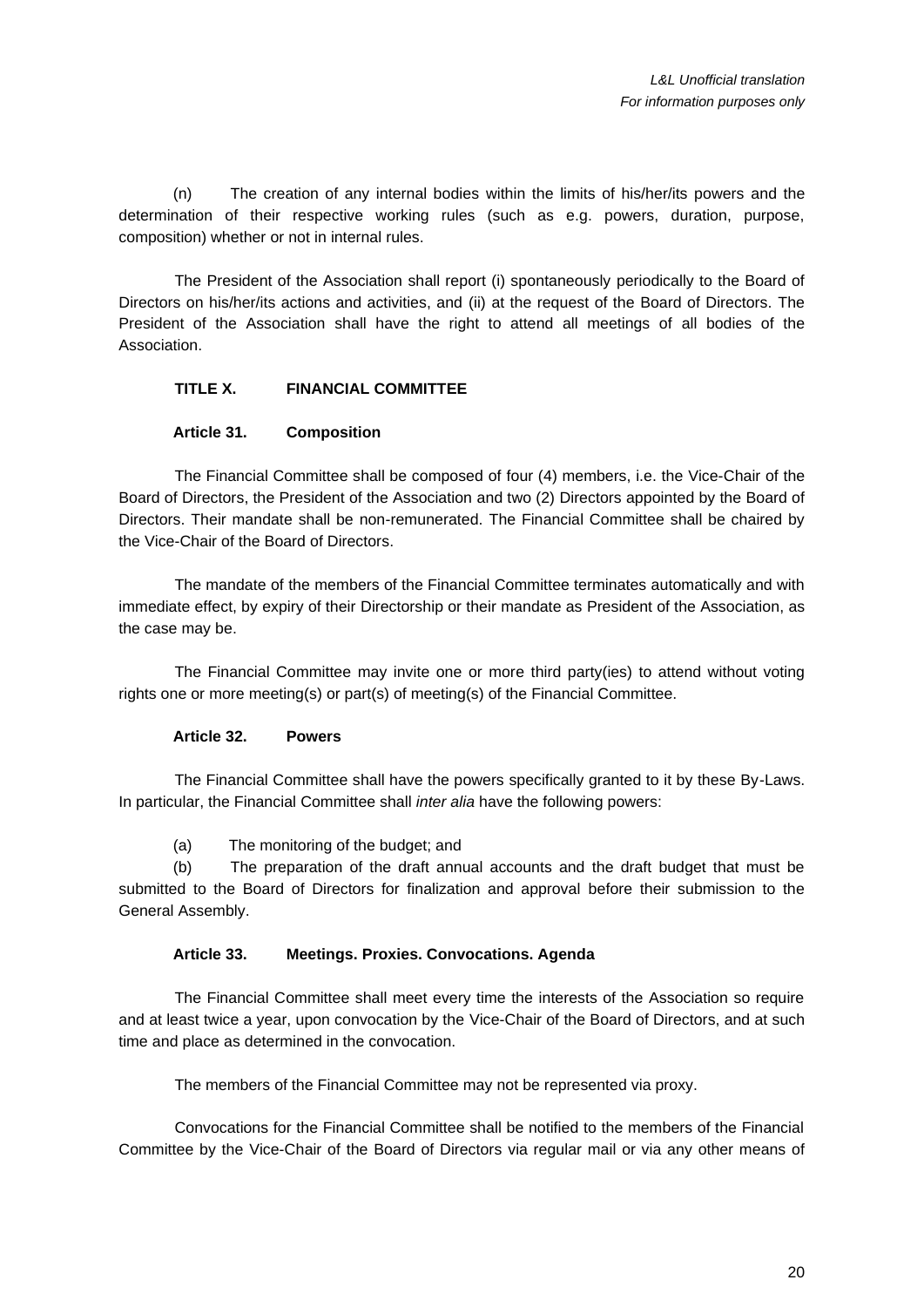written communication (including e-mail) at least seven (7) calendar days before the meeting. The convocations shall mention the date, time and place of the meeting of the Financial Committee. The agenda and the material documents necessary for the discussion shall be attached to the convocations. The agenda of the meetings of the Financial Committee shall be established by the Vice-Chair of the Board of Directors.

Unless he/she disagrees, any member of the Financial Committee present or represented at a meeting of the Financial Committee shall be considered to have been regularly convoked to this meeting.

### **Article 34. Quorum. Votes**

The Financial Committee shall be validly constituted when at least two (2) members of the Financial Committee are present.

Decisions of the Financial Committee shall be validly adopted if they obtain a three quarter (3/4) majority of the votes cast by the members of the Financial Committee present. Each member of the Financial Committee shall have one (1) vote.

Blank votes, invalid votes and abstentions shall not be counted. In the event of a tie, the Vice-Chair of the Board of Directors shall have the decisive vote.

The Vice-Chair of the Board of Directors shall determine the form of voting (e.g. paper voting, electronic voting, etc.).

A duly convened meeting of the Financial Committee shall be validly held even if all or some of the members of the Financial Committee are not physically present, but participate in the deliberations via any means of telecommunication that allow the members of the Financial Committee to deliberate, directly hear each other and directly speak to each other, such as a telephone or video conference. In such a case, the members of the Financial Committee shall be deemed present.

# **Article 35. Register of minutes**

Minutes shall be drawn up at each Financial Committee meeting. They shall be signed by the Vice-Chair of the Board of Directors and kept in a register of minutes. Copies of resolutions shall be sent via regular mail or via any other means of written communication (including e-mail) by the Vice-Chair of the Board of Directors to the members of the Financial Committee. The register of minutes shall be kept at the registered office of the Association where all members of the Financial Committee may consult it, without, however, displacing it.

#### **Article 36. Written procedure**

The Financial Committee may take decisions via written procedure.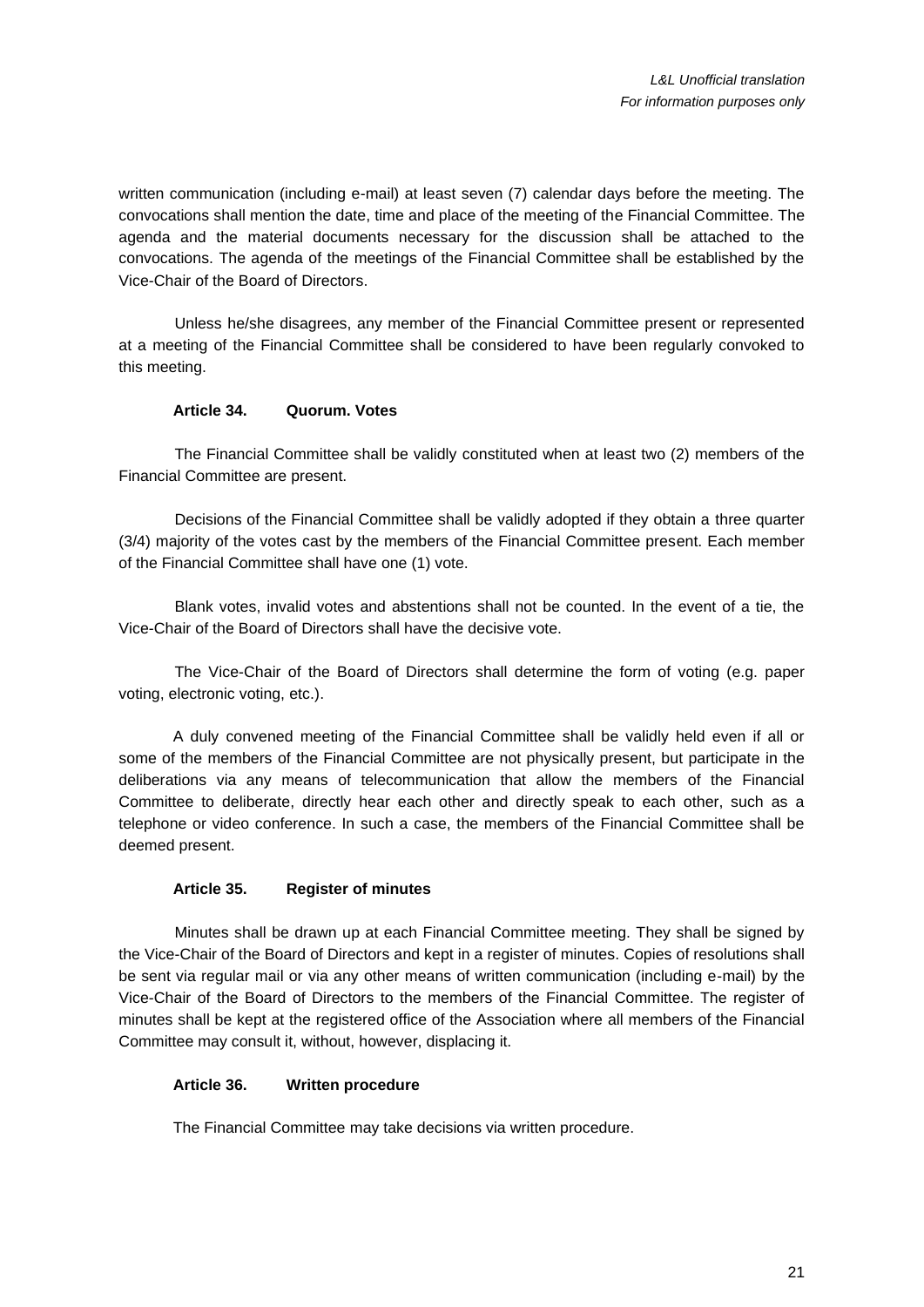For this purpose, the Vice-Chair of the Board of Directors shall notify all members of the Financial Committee of the use of the written decision-making procedure, via regular mail or via any other means of written communication (including e-mail), mentioning the agenda and the proposals of the decisions to be taken, with request to the members of the Financial Committee to approve the proposals and to send them back by registered mail, a special courier or any other means of communication with acknowledgement of receipt for the attention of the Vice-Chair of the Board of Directors to the registered office of the Association or any other place mentioned in the notice, duly signed and within the term mentioned in the notice.

If the approval of at least three quarter (3/4) of all members of the Financial Committee regarding the items of the agenda and regarding the written decision-making procedure is not received within this period, the decisions are deemed not to be taken.

# **TITLE XI. RESPONSIBILITY**

# **Article 37. Responsibility**

The Directors, the Chair of the Board of Directors, the Vice-Chair of the Board of Directors, the President of the Association, the members of the Financial Committee and the members of all internal bodies created by the Board of Directors and/or the President of the Association are not personally bound by the obligations of the Association. Their liability shall be limited to the performance of their assigned tasks and the possible faults committed during such performance.

# **TITLE XII. EXTERNAL REPRESENTATION OF THE ASSOCIATION**

# **Article 38. External representation of the Association**

The Association shall be validly represented vis-à-vis third parties and with regard to all judicial and extra-judicial deeds by:

- (a) The Chair of the Board of Directors acting alone; or
- (b) Two (2) Directors acting jointly; or
- (c) The President of the Association acting alone within the limits of his/her/its powers.

None of the aforementioned persons must justify his/her/its powers vis-à-vis third parties.

In addition, the Association shall also be validly represented vis-à-vis third parties, within the framework of their mandates, by one or more proxy holder(s) duly mandated by (a) the Board of Directors, or (b) the Chair of the Board of Directors acting alone, or (c) within the limits of his/her/its powers, by the President of the Association, acting alone.

# **TITLE XIII. INTERNAL RULES AND PROCEDURES**

**Article 39. Internal rules and procedures**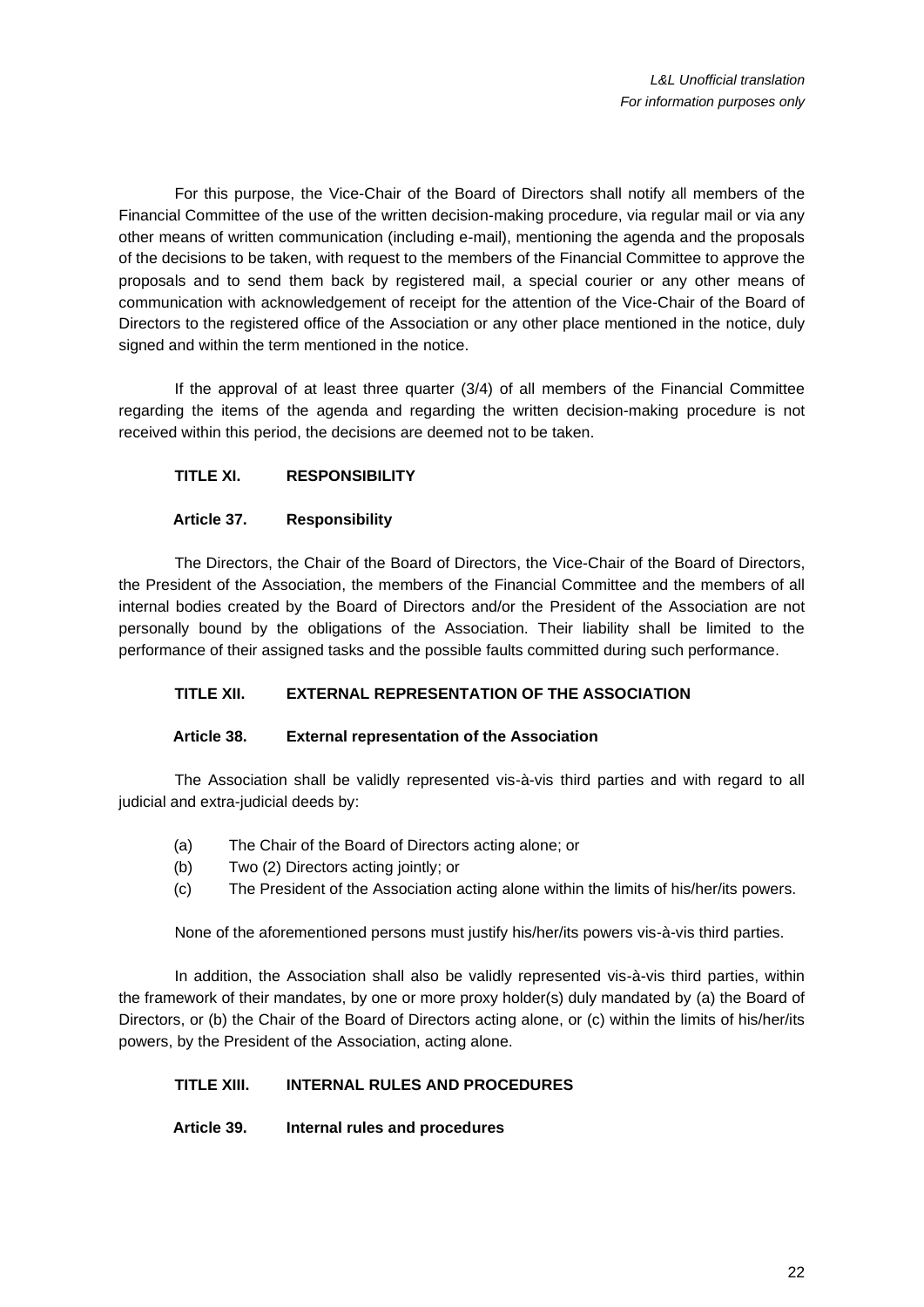To detail and complete the provisions of these By-Laws, the Board of Directors may adopt internal rules, internal procedures, and/or any other kind of rules that fall within the scope of its powers.

**TITLE XIV. FINANCIAL YEAR. ACCOUNTS. BUDGET. AUDITING OF THE ACCOUNTS**

**Article 40. Financial year**

The financial year of the Association shall run from 1 January to 31 December.

#### **Article 41. Annual Accounts. Budget**

Without prejudice to [Article 32](#page-19-0)[\(b\),](#page-19-1) the Board of Directors shall establish each year the draft annual accounts of the past financial year, as well as the draft budget for the next financial year.

Each year, within six (6) months following the end of the financial year, the Board of Directors shall submit the draft annual accounts and the draft budget to the Ordinary General Assembly for approval.

The draft annual accounts and the draft budget shall be circulated amongst all Members at least twenty-eight (28) calendar days before the Ordinary General Assembly.

# **Article 42. Auditing of the accounts**

If the law requires so, the General Assembly shall appoint a statutory auditor, chosen between the members of the Belgian "*Institut des Réviseurs d'Entreprises / Instituut der Bedrijfsrevisoren*", for a three (3) years term.

If the Association is not required by law to appoint a statutory auditor, the General Assembly may still appoint a statutory auditor or an external accountant to audit the annual accounts.

The statutory auditor or the external accountant, as the case may be, shall draw up an annual report on the annual accounts of the Association. This report shall be submitted to the Ordinary General Assembly before the approval of the annual accounts.

# **TITLE XV. AMENDMENTS TO THESE BY-LAWS**

#### **Article 43. Amendments to these By-Laws**

<span id="page-22-0"></span>The General Assembly can validly decide on amendments to these By-Laws only if (i) at least fifty (50) Ordinary Members are present or represented and (ii) they obtain a three fifth (3/5) majority of the votes cast by the Ordinary Members present or represented. Blank votes, invalid votes and abstentions shall not be counted.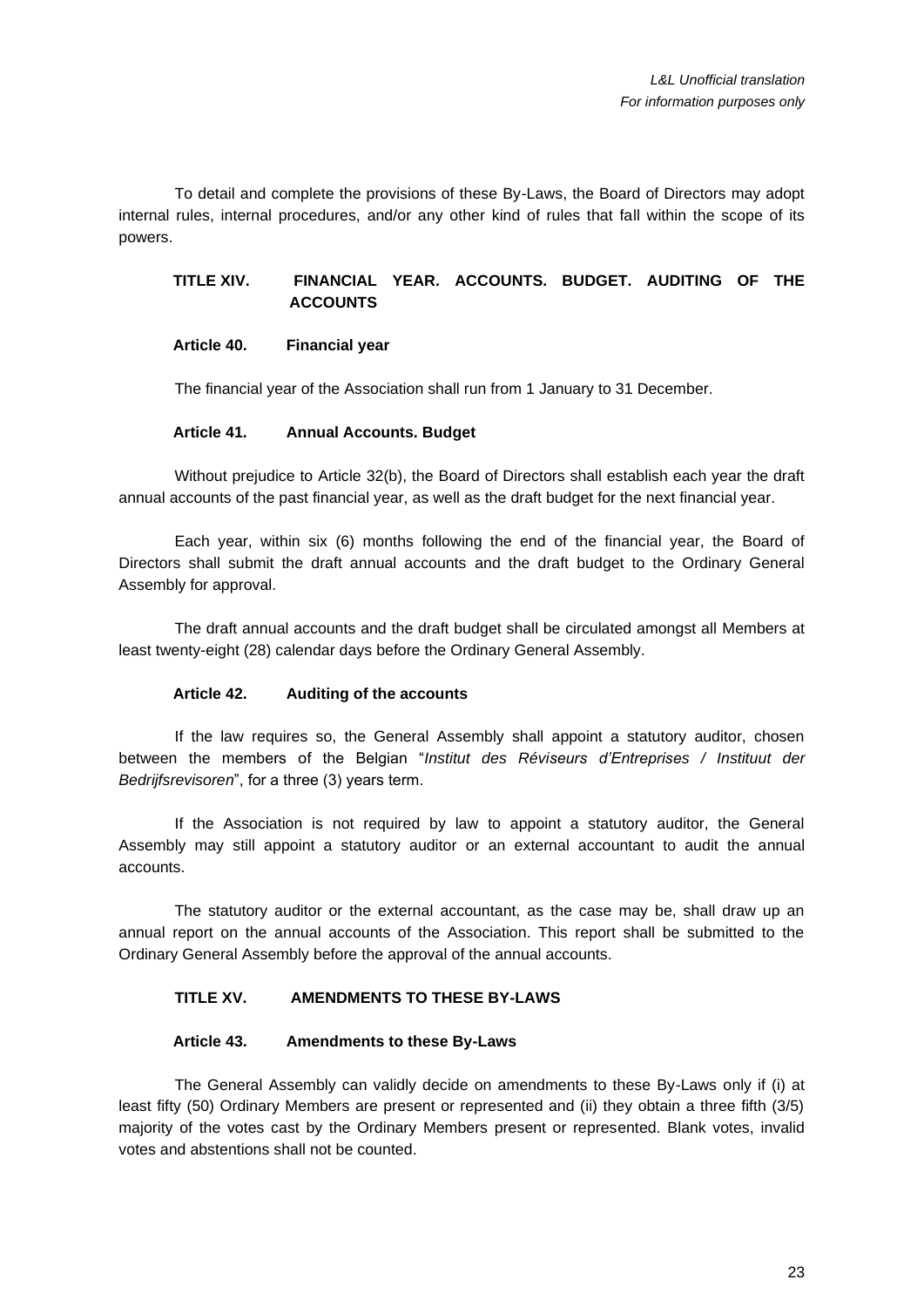If fifty (50) Ordinary Members are not present or represented at the first meeting, a second meeting of the General Assembly may be convened pursuant to [Article 17](#page-9-1) of these By-Laws by the Chair of the Board of Directors or the Board of Directors and held on the same day as the first meeting of the General Assembly. The second meeting of the General Assembly shall validly deliberate when at least ten (10) Ordinary Members are present.

Any proposal to amend these By-Laws shall be explicitly mentioned in the agenda in the convocation to the Members, the Directors and the President of the Association.

The date on which the amendments to these By-Laws shall enter into force shall be determined by the General Assembly.

Any decision of the General Assembly relating to the amendments of these By-Laws is subject to the additional requirements imposed by applicable law. In particular, when the law requires it, the amendments to these By-Laws must be acknowledged by a Royal Decree or recorded in a notarial deed.

# **TITLE XVI. DISSOLUTION. LIQUIDATION**

#### **Article 44. Dissolution. Liquidation**

<span id="page-23-0"></span>The General Assembly can validly pronounce the dissolution of the Association only if (i) at least fifty (50) Ordinary Members are present or represented and (ii) the decision obtains a three fifth (3/5) majority of the votes cast by the Ordinary Members present or represented. Blank votes, invalid votes and abstentions shall not be counted.

If fifty (50) Ordinary Members are not present or represented at the first meeting, a second meeting of the General Assembly may be convened pursuant to [Article 17](#page-9-1) of these By-Laws by the Chair of the Board of Directors or the Board of Directors and held on the same day as the first meeting of the General Assembly. The second meeting of the General Assembly shall validly deliberate when at least ten (10) Ordinary Members are present.

Any proposal to dissolve the Association shall be explicitly mentioned in the agenda in the convocation to the Members, the Directors and the President of the Association.

Upon the dissolution and liquidation of the Association, the General Assembly shall decide upon the appointment of one or more liquidator(s), the decision-making process of the liquidators if several liquidators are appointed, and the scope of his/her/its/their powers. Failing the appointment of one or more liquidator(s), all the Directors shall be deemed to be jointly in charge of the Association's liquidation.

The General Assembly shall also decide upon the allocation of the net assets of the Association, provided however that the net assets of the Association may only be allocated to a